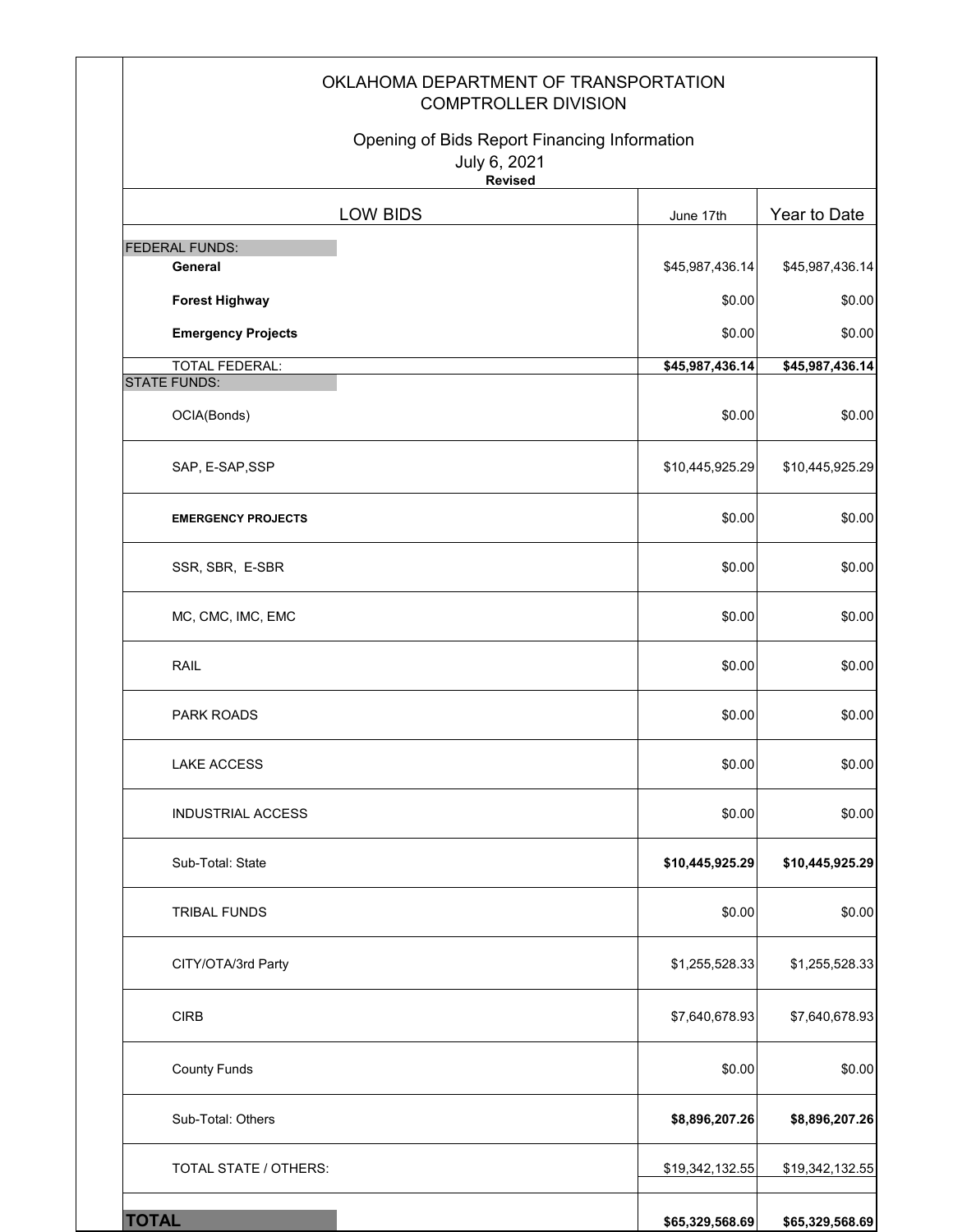## **Revised Oklahoma Department of Transportation**

### **Preliminary Bid Opening Report - June 17, 2021, 10:30 A.M.**

|                                              |                                                                                                                                                                                                                        | Federal                             | <b>State</b>                 | Other                                  | <b>Total</b> |
|----------------------------------------------|------------------------------------------------------------------------------------------------------------------------------------------------------------------------------------------------------------------------|-------------------------------------|------------------------------|----------------------------------------|--------------|
|                                              |                                                                                                                                                                                                                        | 238,068.32                          | 59,517.08                    |                                        | 297,585.40   |
| Call Order: 705                              |                                                                                                                                                                                                                        | <b>Calendar Days: 45</b>            |                              | Division: 7                            |              |
| <b>Contract ID: 210164</b>                   |                                                                                                                                                                                                                        | Project Length: 0.089 miles         |                              | Planholders: 10                        |              |
| $J/P$ No.: 30079(05)                         |                                                                                                                                                                                                                        | <b>Project No.: STP-208E(100)PM</b> |                              | Bidders: 7                             |              |
| Counties: CADDO, LOVE                        |                                                                                                                                                                                                                        |                                     |                              |                                        |              |
| <b>Contract Description: BRIDGE PAINTING</b> | SH-19/SH-96: SH-19, OVER EAST CACHE CREEK 0.9 MILES WEST<br>OF THE US-62 JUNCTION NEAR APACHE. SH-96, OVER WALNUT BAYOU CREEK 1.8 MILES<br>SOUTH OF THE SH-32 JUNCTION NEAR BURNEYVILLE.<br>PROJECT LENGTH = 0.00 MILE |                                     |                              |                                        |              |
|                                              |                                                                                                                                                                                                                        |                                     |                              |                                        |              |
| Designed by:                                 |                                                                                                                                                                                                                        |                                     |                              |                                        |              |
|                                              | <b>Total Bid</b>                                                                                                                                                                                                       | % of Est.                           |                              |                                        |              |
| <b>Engineer's Estimate:</b>                  | \$323,805.80                                                                                                                                                                                                           |                                     |                              |                                        |              |
| <b>Low Bid Amount:</b>                       | \$297.585.40                                                                                                                                                                                                           | 91.90                               | MISHAWAKA, IN                | PANTHER INDUSTRIAL PAINTING, LLC       |              |
| <b>Other Bid Amounts:</b>                    | \$339,243.20                                                                                                                                                                                                           | 104.77                              | JK INDUSTRIES, INC.          |                                        |              |
|                                              | \$397,656.80                                                                                                                                                                                                           | 122.81                              |                              | OMEGA COATINGS & CONSTRUCTION, LLC     |              |
|                                              | \$473,696.84                                                                                                                                                                                                           | 146.29                              | EURO PAINT, LLC              |                                        |              |
|                                              | \$513,544.84                                                                                                                                                                                                           |                                     | 158.60 LEGEND PAINTING, INC. |                                        |              |
|                                              | \$591,582.26                                                                                                                                                                                                           | 182.70                              | COUNTY, INC.                 | M & J CONSTRUCTION COMPANY OF PINELLAS |              |

#### **Non-Bidding Planholders**

K.V.K. CONTRACTING, INC. L.A. Industrial Painting, LLC POSEIDON CONSTRUCTION, INC.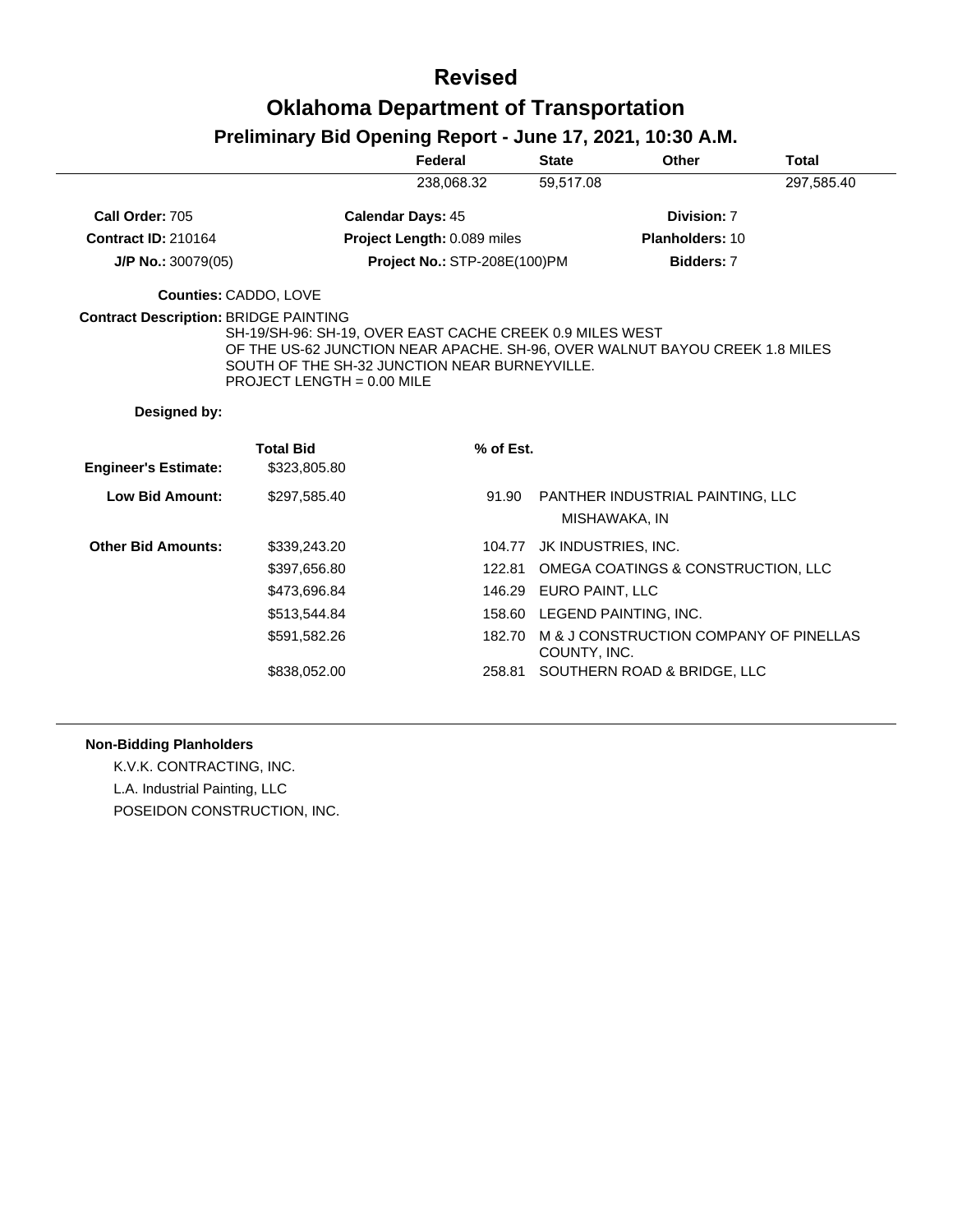## **Revised Oklahoma Department of Transportation**

#### **Preliminary Bid Opening Report - June 17, 2021, 10:30 A.M.**

|                             |                                                                                                                                      | Federal                      | <b>State</b>           | Other                                            | <b>Total</b> |
|-----------------------------|--------------------------------------------------------------------------------------------------------------------------------------|------------------------------|------------------------|--------------------------------------------------|--------------|
|                             |                                                                                                                                      | 610.489.65                   | 152,622.41             |                                                  | 763,112.06   |
| Call Order: 710             |                                                                                                                                      | <b>Calendar Days: 90</b>     |                        | Division: 7                                      |              |
| <b>Contract ID: 210165</b>  |                                                                                                                                      | Project Length: 0.158 miles  |                        | <b>Planholders: 9</b>                            |              |
| $J/P$ No.: 29438(06)        |                                                                                                                                      | Project No.: STP-210E(084)PM |                        | <b>Bidders: 5</b>                                |              |
|                             | <b>Counties: CARTER, LOVE</b>                                                                                                        |                              |                        |                                                  |              |
|                             | JUNCTION IN SPRINGER AND OVER HICKORY CREEK, 7.3 MILES<br>NORTH OF THE SH-32 JUNCTION NEAR MARIETTA.<br>PROJECT LENGTH = $0.00$ MILE |                              |                        |                                                  |              |
| Designed by:                |                                                                                                                                      |                              |                        |                                                  |              |
|                             | <b>Total Bid</b>                                                                                                                     | % of Est.                    |                        |                                                  |              |
| <b>Engineer's Estimate:</b> | \$940,956.00                                                                                                                         |                              |                        |                                                  |              |
| <b>Low Bid Amount:</b>      | \$763,112.06                                                                                                                         | 81.10                        | <b>PBX CORPORATION</b> | SAPULPA, OK                                      |              |
| <b>Other Bid Amounts:</b>   | \$812,424.12                                                                                                                         | 86.34                        |                        | <b>B &amp; B CONSTRUCTION SERVICE J.T., INC.</b> |              |
|                             | \$876,329.97                                                                                                                         | 93.13                        |                        | LOGOS CONSTRUCTION CO., LLC                      |              |
|                             | \$912,994.68                                                                                                                         | 97.03                        |                        | <b>BUILT RIGHT CONSTRUCTION, LLC</b>             |              |

#### **Non-Bidding Planholders**

POSEIDON CONSTRUCTION, INC. K & R BUILDERS, INC. OMEGA COATINGS & CONSTRUCTION, LLC EURO PAINT, LLC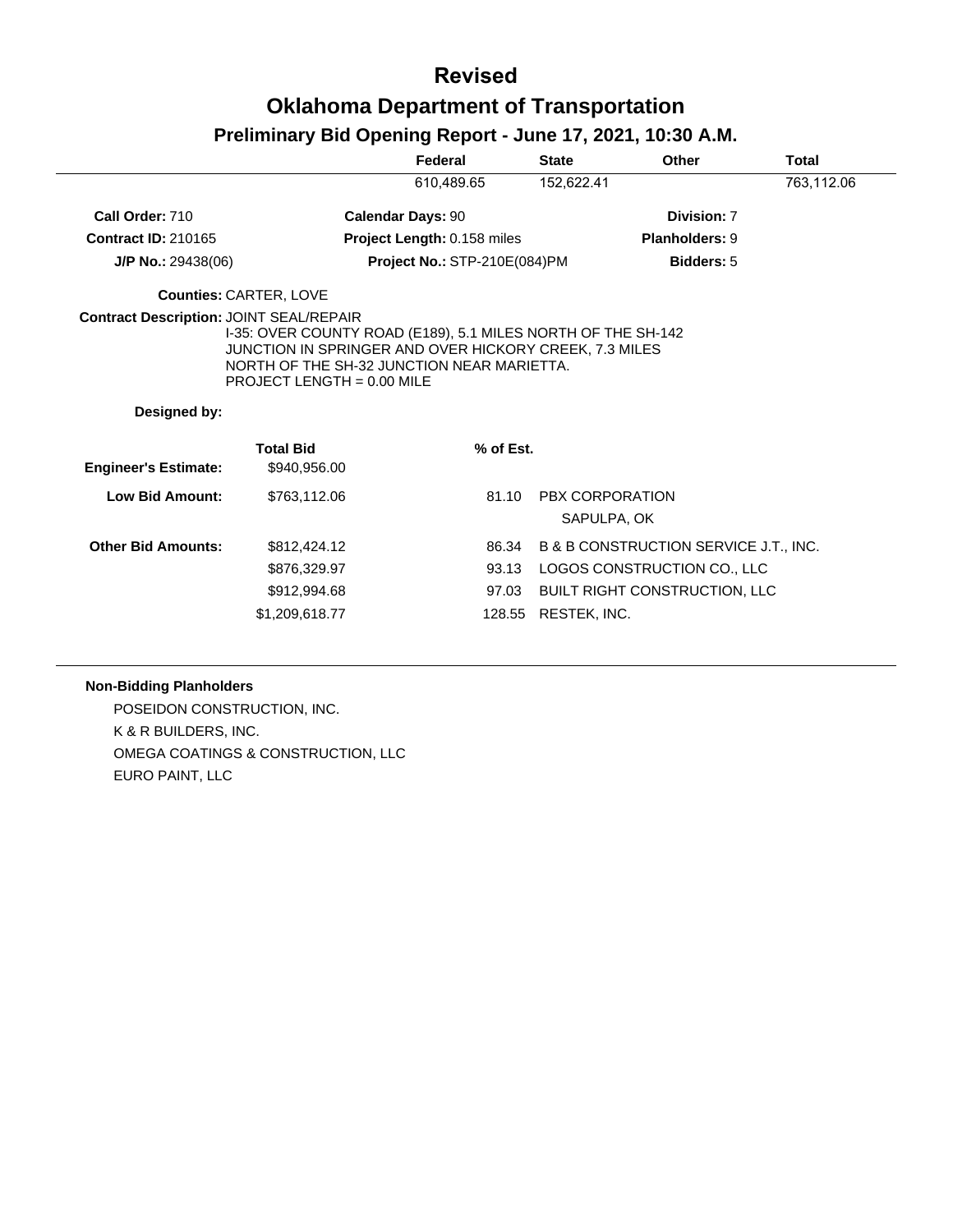# **Oklahoma Department of Transportation Preliminary Bid Opening Report - June 17, 2021, 10:30 A.M.**

|                             |                                                                                                                                               | Federal                      | <b>State</b> | Other                                               | <b>Total</b> |
|-----------------------------|-----------------------------------------------------------------------------------------------------------------------------------------------|------------------------------|--------------|-----------------------------------------------------|--------------|
|                             |                                                                                                                                               | 217,465.00                   |              | 72,824.90                                           | 290,289.90   |
| Call Order: 715             |                                                                                                                                               | <b>Calendar Days: 90</b>     |              | Division: 3                                         |              |
| <b>Contract ID: 210166</b>  |                                                                                                                                               | Project Length: 0.000 miles  |              | <b>Planholders: 3</b>                               |              |
| $J/P$ No.: 34983(04)        |                                                                                                                                               | Project No.: STP-214N(113)AG |              | <b>Bidders: 3</b>                                   |              |
| <b>Counties: CLEVELAND</b>  |                                                                                                                                               |                              |              |                                                     |              |
| Designed by:                | CITY STREET (ALAMEDA AVENUE): AT THE INTERSECTION OF SUMMIT LAKES<br>BOULEVARD AND LOCHWOOD DRIVE, IN NORMAN.<br>PROJECT LENGTH = $0.00$ MILE |                              |              |                                                     |              |
|                             | <b>Total Bid</b>                                                                                                                              | % of Est.                    |              |                                                     |              |
| <b>Engineer's Estimate:</b> | \$240,379.00                                                                                                                                  |                              |              |                                                     |              |
| Low Bid Amount:             | \$290,289.90                                                                                                                                  |                              | 120.76       | MIDSTATE TRAFFIC CONTROL, INC.<br>OKLAHOMA CITY, OK |              |
| <b>Other Bid Amounts:</b>   | \$293,184.71                                                                                                                                  |                              |              | 121.97 TRAFFIC SIGNALS, INC.                        |              |
|                             | \$349,552.90                                                                                                                                  |                              |              | 145.42 TRAFFIC & LIGHTING SYSTEMS, LLC              |              |
|                             |                                                                                                                                               |                              |              | (B)                                                 |              |

**Non-Bidding Planholders**

 $\overline{a}$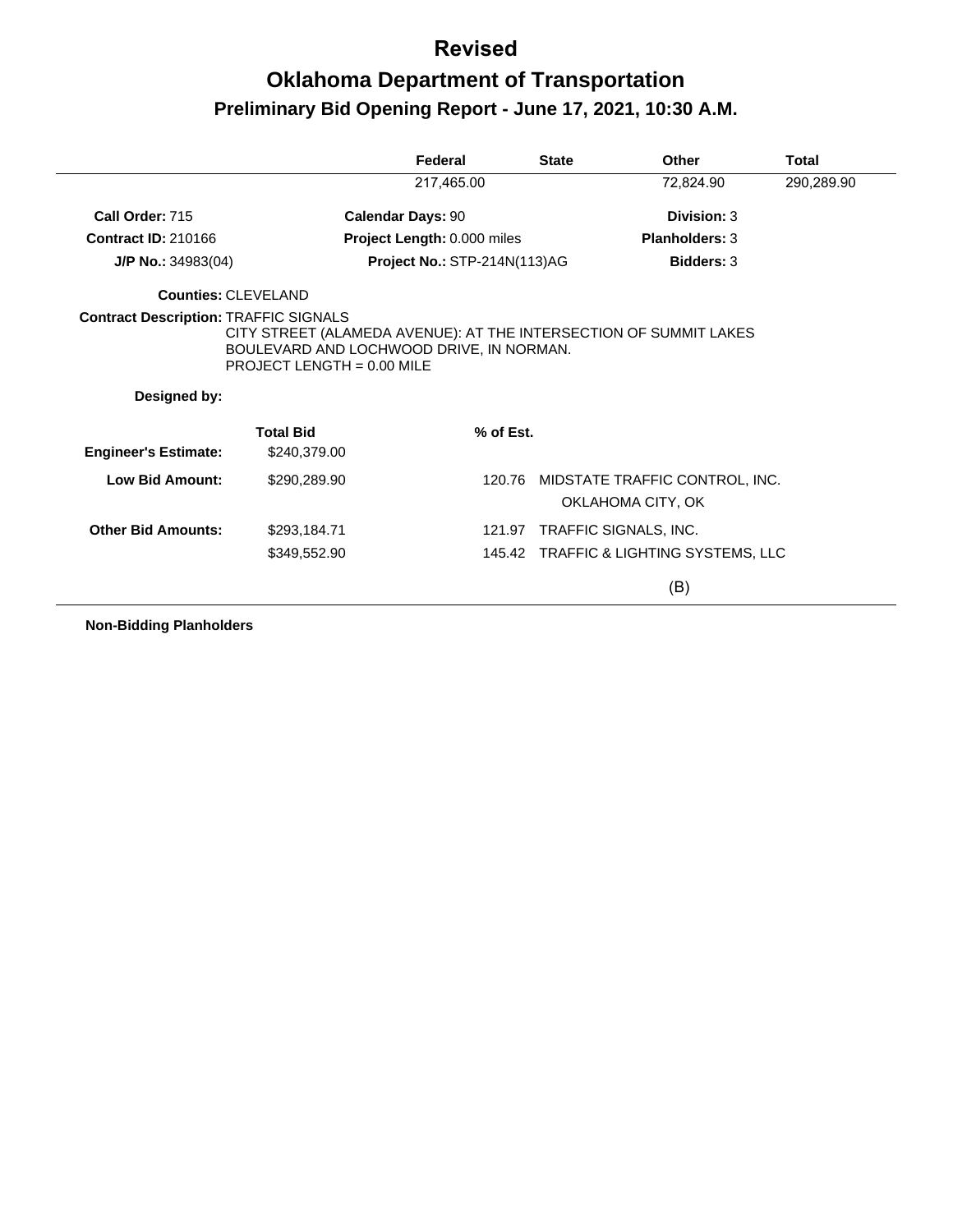|                                                    |                                                                                        | Federal                               | <b>State</b>     | <b>Other</b>                | Total         |
|----------------------------------------------------|----------------------------------------------------------------------------------------|---------------------------------------|------------------|-----------------------------|---------------|
| Rejected                                           |                                                                                        | 13,021,316.13                         | 3,255,329.03     |                             | 16,276,645.16 |
| Call Order: 720                                    |                                                                                        | <b>Calendar Days: 370</b>             |                  | Division: 8                 |               |
| <b>Contract ID: 210167</b>                         |                                                                                        | Project Length: 0.759 miles           |                  | <b>Planholders: 5</b>       |               |
| $J/P$ No.: 24963(04)                               |                                                                                        | <b>Project No.: STP-121B(111)PM</b>   |                  | <b>Bidders: 1</b>           |               |
| <b>Counties: DELAWARE</b>                          |                                                                                        |                                       |                  |                             |               |
| <b>Contract Description: BRIDGE AND APPROACHES</b> | SOUTH OF THE SH-20 JUNCTION NEAR<br>EUCHA STATE PARK.<br>PROJECT LENGTH = $0.759$ MILE | US-59: OVER SPAVINAW CREEK, 4.3 MILES |                  |                             |               |
| Designed by:                                       |                                                                                        |                                       |                  |                             |               |
| <b>Engineer's Estimate:</b>                        | <b>Total Bid</b><br>\$11,227,251.05                                                    | % of Est.                             |                  |                             |               |
| <b>Low Bid Amount:</b>                             | \$16,276,645.16                                                                        | 144.97                                | SAND SPRINGS, OK | JENSEN CONSTRUCTION COMPANY |               |
|                                                    |                                                                                        |                                       |                  |                             |               |

#### **Non-Bidding Planholders**

C-GAWF CONSTRUCTION, INC. MANHATTAN ROAD & BRIDGE COMPANY BECCO CONTRACTORS, INC. SHERWOOD CONSTRUCTION CO., INC.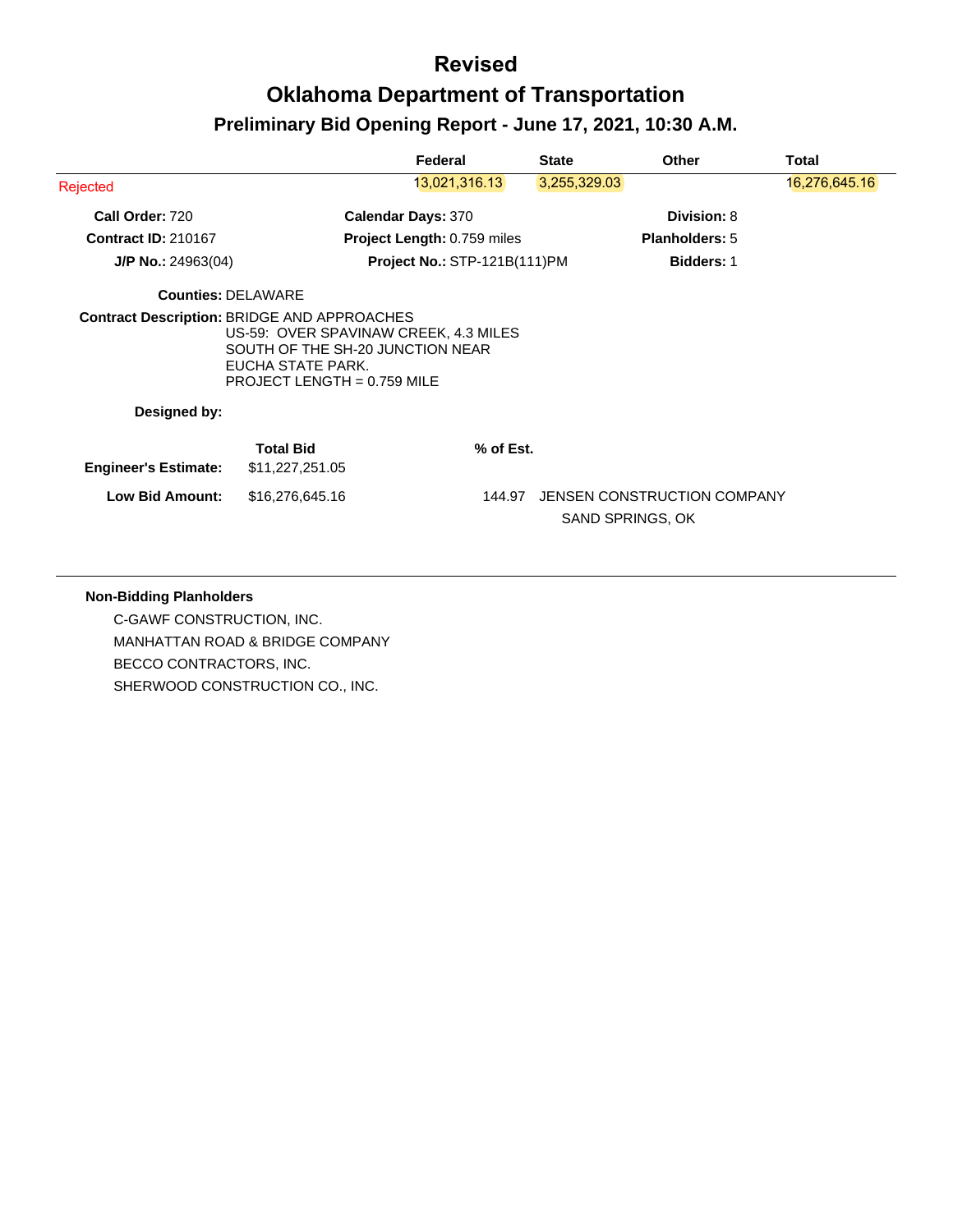# **Oklahoma Department of Transportation Preliminary Bid Opening Report - June 17, 2021, 10:30 A.M.**

|                                                  |                                                                            | Federal                            | <b>State</b> | <b>Other</b>                                                              | <b>Total</b> |
|--------------------------------------------------|----------------------------------------------------------------------------|------------------------------------|--------------|---------------------------------------------------------------------------|--------------|
| Rejected                                         |                                                                            | 2,970,612.43                       |              |                                                                           | 2,970,612.43 |
| Call Order: 725                                  |                                                                            | <b>Completion Date: 10/31/2021</b> |              | Division: 8                                                               |              |
| <b>Contract ID: 210168</b>                       |                                                                            | Project Length: 6.623 miles        |              | <b>Planholders: 3</b>                                                     |              |
| $J/P$ No.: 33781(04)                             |                                                                            | Project No.: NHPP-CRRS(009)PM      |              | <b>Bidders: 1</b>                                                         |              |
| <b>Counties: DELAWARE</b>                        |                                                                            |                                    |              |                                                                           |              |
| <b>Contract Description: RESURFACE (ASPHALT)</b> | PROJECT LENGTH = $3.75$ MILES<br><b>Designed by: ODOT FIELD DIVISION 8</b> |                                    |              | US-59: FROM THE ARKANSAS STATE LINE, EXTEND WEST NEAR WEST SILOAM SPRING. |              |
| <b>Engineer's Estimate:</b>                      | <b>Total Bid</b><br>\$1,888,024.01                                         | % of Est.                          |              |                                                                           |              |
| <b>Low Bid Amount:</b>                           | \$2,970,612.43                                                             |                                    | 157.34       | EMERY SAPP & SONS, INC.<br>COLUMBIA, MO                                   |              |
|                                                  |                                                                            |                                    |              |                                                                           |              |

#### **Non-Bidding Planholders**

NO PROPOSALS ISSUED ON THIS PROJECT BETTIS ASPHALT AND CONSTRUCTION, INC. ROSSCON, LLC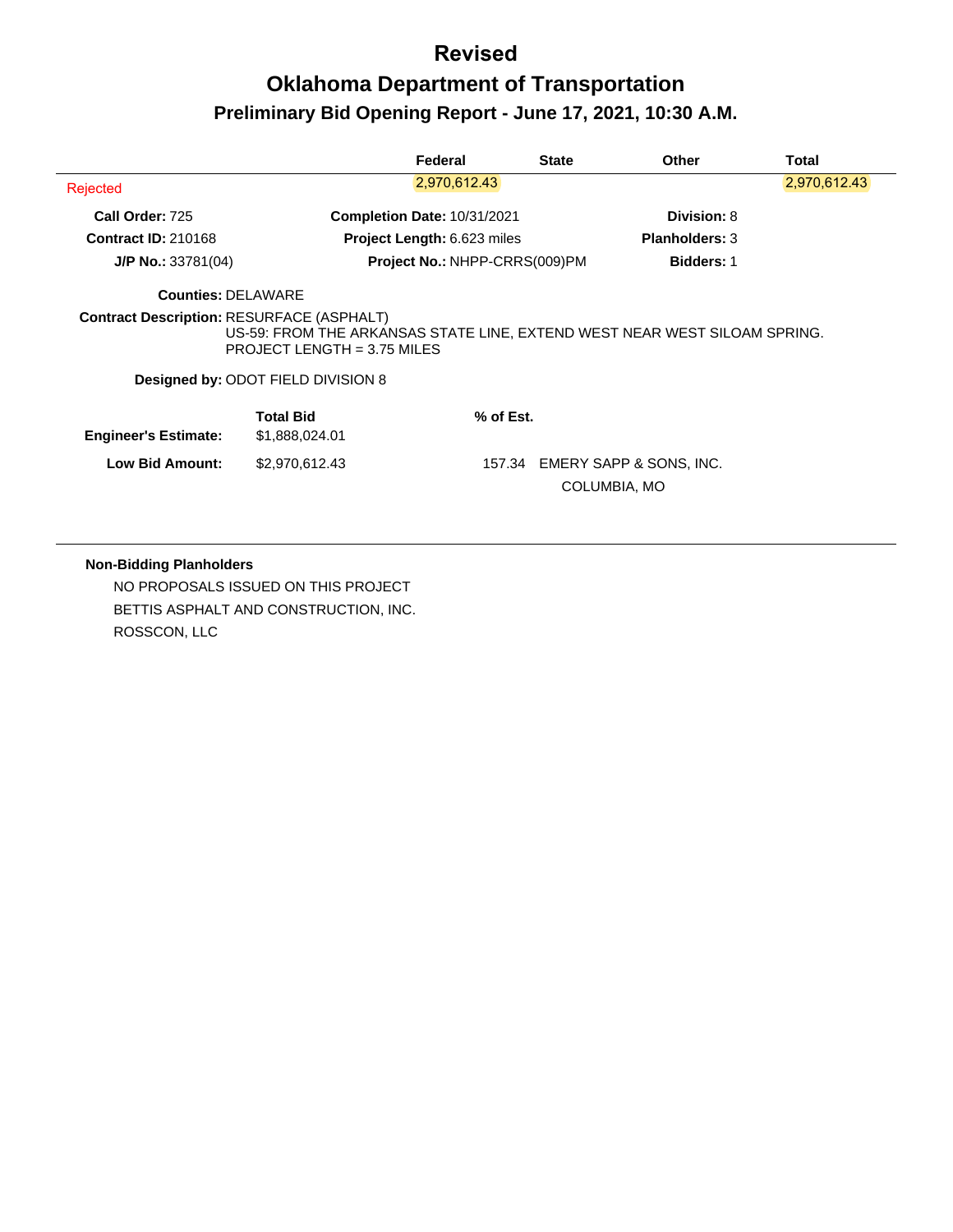## **Oklahoma Department of Transportation Preliminary Bid Opening Report - June 17, 2021, 10:30 A.M.**

|                                    | Federal                   | <b>State</b>                                                                                                                                                                | Other                                                | Total                                                                                                              |
|------------------------------------|---------------------------|-----------------------------------------------------------------------------------------------------------------------------------------------------------------------------|------------------------------------------------------|--------------------------------------------------------------------------------------------------------------------|
|                                    | 4,019,073.25              |                                                                                                                                                                             |                                                      | 4,019,073.25                                                                                                       |
|                                    |                           |                                                                                                                                                                             | Division: 8                                          |                                                                                                                    |
|                                    |                           |                                                                                                                                                                             | <b>Planholders: 3</b>                                |                                                                                                                    |
|                                    |                           |                                                                                                                                                                             | <b>Bidders: 1</b>                                    |                                                                                                                    |
|                                    |                           |                                                                                                                                                                             |                                                      |                                                                                                                    |
|                                    |                           |                                                                                                                                                                             |                                                      |                                                                                                                    |
|                                    |                           |                                                                                                                                                                             |                                                      |                                                                                                                    |
| <b>Total Bid</b><br>\$2,687,630.28 |                           |                                                                                                                                                                             |                                                      |                                                                                                                    |
| \$4,019,073.25                     |                           |                                                                                                                                                                             |                                                      |                                                                                                                    |
|                                    | <b>Counties: DELAWARE</b> | Completion Date: 10/31/2021<br>Project Length: 9.186 miles<br><b>Contract Description: RESURFACE (ASPHALT)</b><br>WEST SILOAM SPRING.<br><b>PROJECT LENGTH = 4.97 MILES</b> | Project No.: NHPP-CRRS(008)PM<br>% of Est.<br>149.54 | US-59: FROM 3.7 MILES WEST OF THE ARKANSAS STATE LINE, EXTEND WEST NEAR<br>EMERY SAPP & SONS, INC.<br>COLUMBIA, MO |

**Non-Bidding Planholders** ROSSCON, LLC NO PROPOSALS ISSUED ON THIS PROJECT BETTIS ASPHALT AND CONSTRUCTION, INC.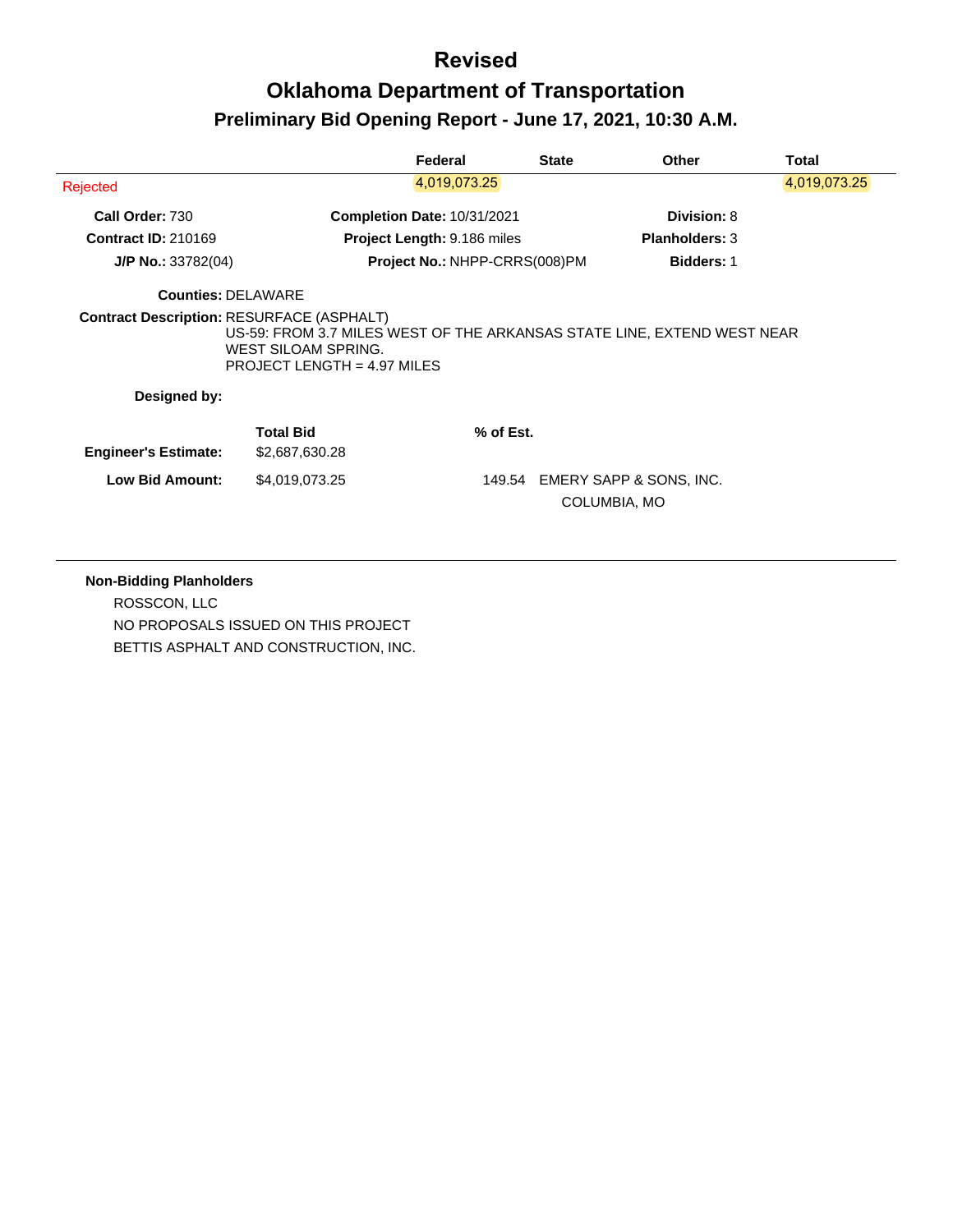# **Oklahoma Department of Transportation Preliminary Bid Opening Report - June 17, 2021, 10:30 A.M.**

|                                                  |                                    | Federal                             | <b>State</b>     | <b>Other</b>                                                              | Total        |
|--------------------------------------------------|------------------------------------|-------------------------------------|------------------|---------------------------------------------------------------------------|--------------|
| Rejected                                         |                                    | 7,005,399.23                        |                  |                                                                           | 7,005,399.23 |
| Call Order: 735                                  |                                    | <b>Completion Date: 10/31/2021</b>  |                  | <b>Division: 8</b>                                                        |              |
| <b>Contract ID: 210170</b>                       |                                    | <b>Project Length: 15.809 miles</b> |                  | <b>Planholders: 4</b>                                                     |              |
| $J/P$ No.: 33781(04)<br>33782(04)                |                                    | Project No.: NHPP-CRRS(009)PM       | NHPP-CRRS(008)PM | <b>Bidders: 1</b>                                                         |              |
| <b>Counties: DELAWARE</b>                        |                                    |                                     |                  |                                                                           |              |
| <b>Contract Description: RESURFACE (ASPHALT)</b> | PROJECT LENGTH = $8.72$ MILES      |                                     |                  | US-59: FROM THE ARKANSAS STATE LINE, EXTEND WEST NEAR WEST SILOAM SPRING. |              |
|                                                  | Designed by: ODOT FIELD DIVISION 8 |                                     |                  |                                                                           |              |
| <b>Engineer's Estimate:</b>                      | <b>Total Bid</b><br>\$4,575,654.29 | $%$ of Est.                         |                  |                                                                           |              |
| <b>Low Bid Amount:</b>                           | \$7,005,399.23                     |                                     | 153.10           | EMERY SAPP & SONS, INC.<br>COLUMBIA, MO                                   |              |

#### **Non-Bidding Planholders**

APAC-CENTRAL, INC. NO PROPOSALS ISSUED ON THIS PROJECT ROSSCON, LLC BETTIS ASPHALT AND CONSTRUCTION, INC.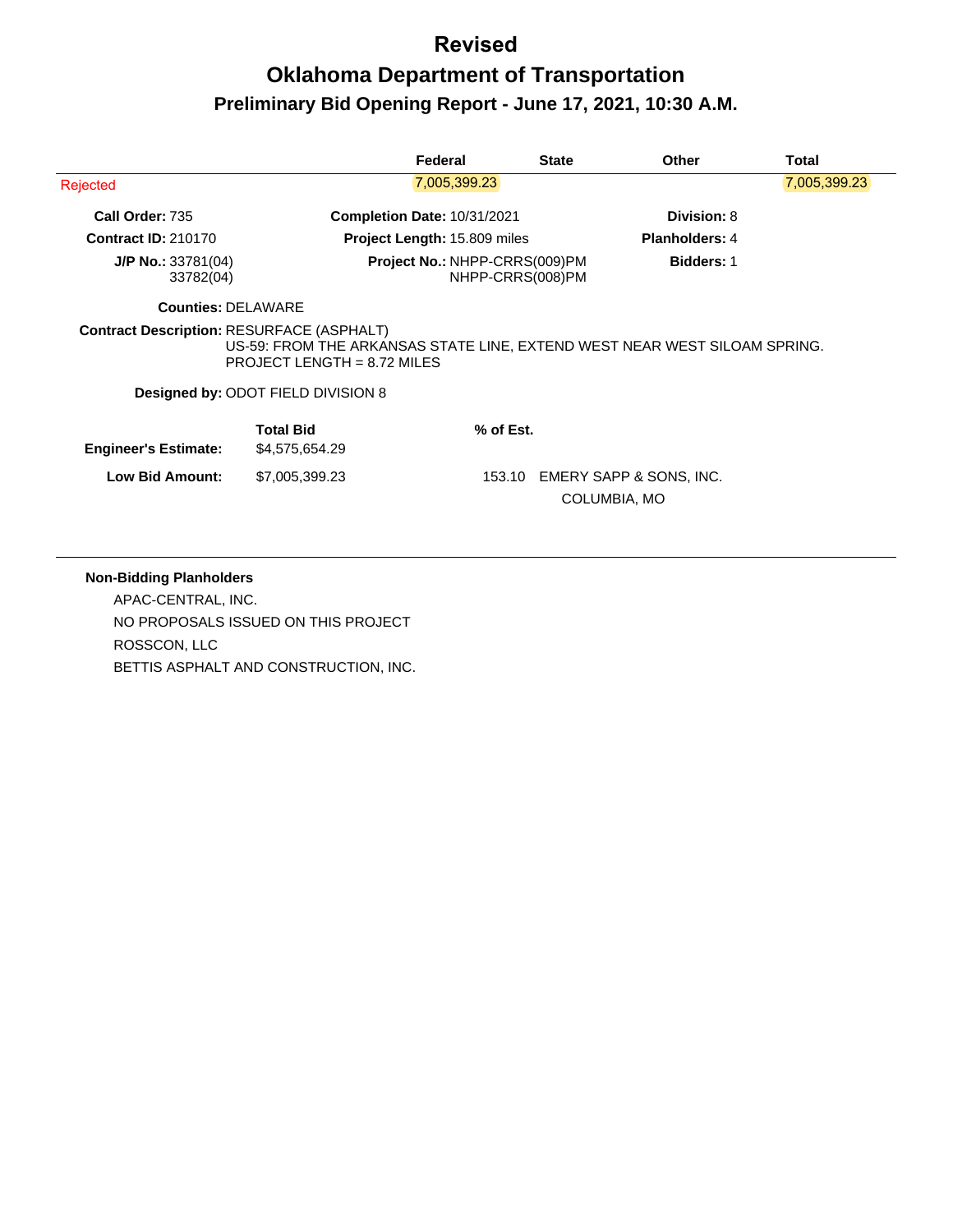# **Oklahoma Department of Transportation Preliminary Bid Opening Report - June 17, 2021, 10:30 A.M.**

|                             |                                                                                                                                                                                        | Federal                      | <b>State</b> | Other                                                 | Total         |
|-----------------------------|----------------------------------------------------------------------------------------------------------------------------------------------------------------------------------------|------------------------------|--------------|-------------------------------------------------------|---------------|
|                             |                                                                                                                                                                                        | 11,941,744.49                | 2,985,436.12 |                                                       | 14,927,180.61 |
| Call Order: 740             |                                                                                                                                                                                        | <b>Calendar Days: 360</b>    |              | Division: 5                                           |               |
| <b>Contract ID: 210171</b>  |                                                                                                                                                                                        | Project Length: 1.344 miles  |              | Planholders: 10                                       |               |
| $J/P$ No.: 30333(04)        |                                                                                                                                                                                        | Project No.: STP-222B(039)PM |              | Bidders: 7                                            |               |
| <b>Counties: DEWEY</b>      |                                                                                                                                                                                        |                              |              |                                                       |               |
|                             | <b>Contract Description: BRIDGE AND APPROACHES</b><br>SH-34: OVER CANADIAN RIVER, 10.5 MILES SOUTH OF<br>THE US-60/SH-51 JUNCTION NEAR CAMARGO.<br><b>PROJECT LENGTH = 1.344 MILES</b> |                              |              |                                                       |               |
| Designed by:                |                                                                                                                                                                                        |                              |              |                                                       |               |
| <b>Engineer's Estimate:</b> | <b>Total Bid</b><br>\$17,975,394.90                                                                                                                                                    | % of Est.                    |              |                                                       |               |
| <b>Low Bid Amount:</b>      | \$14,927,180.61                                                                                                                                                                        | 83.04                        |              | FRONTIER BRIDGE, INC.<br>OKARCHE, OK                  |               |
| <b>Other Bid Amounts:</b>   | \$15,555,583.54<br>\$16,811,003.22<br>\$17,892,370.00                                                                                                                                  | 86.54<br>93.52<br>99.54      | OBC, INC.    | SEWELL BROS., INC.<br>MANHATTAN ROAD & BRIDGE COMPANY |               |

#### **Non-Bidding Planholders**

BRIDGECO CONTRACTORS, INC. THE CUMMINS CONSTRUCTION CO., INC. SHERWOOD CONSTRUCTION CO., INC.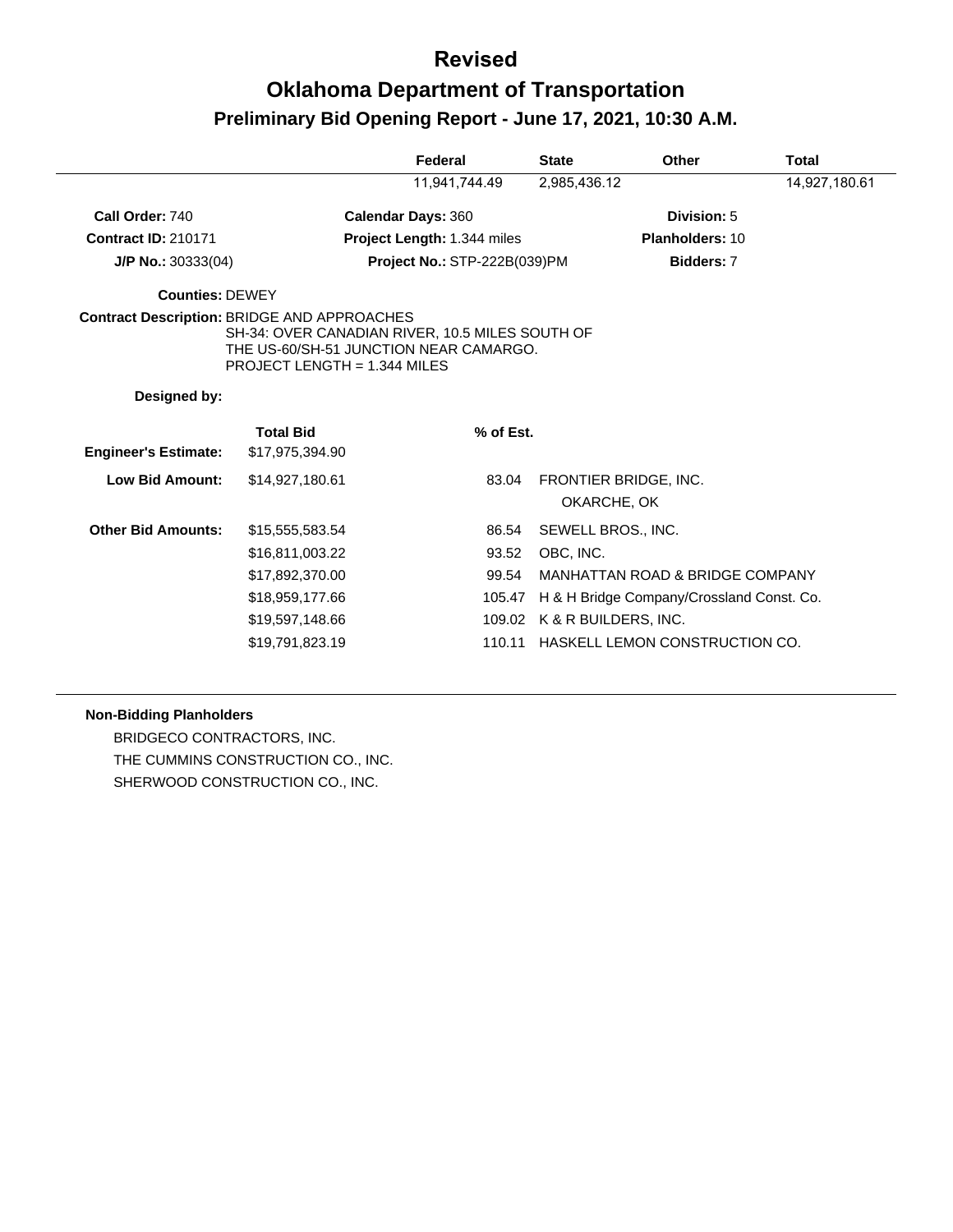|                             |                                                                                                                                                                                                             | Federal                      | <b>State</b> | <b>Other</b>                                      | <b>Total</b> |
|-----------------------------|-------------------------------------------------------------------------------------------------------------------------------------------------------------------------------------------------------------|------------------------------|--------------|---------------------------------------------------|--------------|
|                             |                                                                                                                                                                                                             | 337,412.88                   |              | 84,353.22                                         | 421,766.10   |
| Call Order: 745             |                                                                                                                                                                                                             | Calendar Days: 60            |              | Division: 5                                       |              |
| <b>Contract ID: 210172</b>  |                                                                                                                                                                                                             | Project Length: 0.085 miles  |              | Planholders: 8                                    |              |
| J/P No.: 34475(04)          |                                                                                                                                                                                                             | Project No.: STP-222C(040)Cl |              | Bidders: 6                                        |              |
| <b>Counties: DEWEY</b>      |                                                                                                                                                                                                             |                              |              |                                                   |              |
|                             | <b>Contract Description: BRIDGE AND APPROACHES</b><br>COUNTY ROAD (NS-229): OVER UNNAMED CREEK, 0.8 MILES<br>SOUTH OF THE US-270/US-281/SH-3/SH-51 JUNCTION NEAR SEILING.<br>PROJECT LENGTH = $0.085$ MILES |                              |              |                                                   |              |
| Designed by:                |                                                                                                                                                                                                             |                              |              |                                                   |              |
| <b>Engineer's Estimate:</b> | <b>Total Bid</b><br>\$583,795.90                                                                                                                                                                            | % of Est.                    |              |                                                   |              |
| <b>Low Bid Amount:</b>      | \$421,766.10                                                                                                                                                                                                | 72.25                        |              | WYATT CONTRACTING, INC.<br><b>WEATHERFORD, OK</b> |              |
| <b>Other Bid Amounts:</b>   | \$450,409.00                                                                                                                                                                                                | 77.15                        |              | SEWELL BROS., INC.                                |              |
|                             | \$461,817.60                                                                                                                                                                                                | 79.11                        |              | <b>RRY SERVICES LLC</b>                           |              |
|                             | \$499,045.53                                                                                                                                                                                                | 85.48                        |              | HASKELL LEMON CONSTRUCTION CO.                    |              |
|                             | \$520,669.90                                                                                                                                                                                                | 89.19                        |              | K & R BUILDERS, INC.                              |              |
|                             | \$578,805.00                                                                                                                                                                                                | 99.15                        |              | EARTH BUILDERS, L.P.                              |              |
|                             |                                                                                                                                                                                                             |                              |              | (D)                                               |              |

#### **Non-Bidding Planholders**

BRIDGECO CONTRACTORS, INC. KLAVER CONSTRUCTION COMPANY, INC.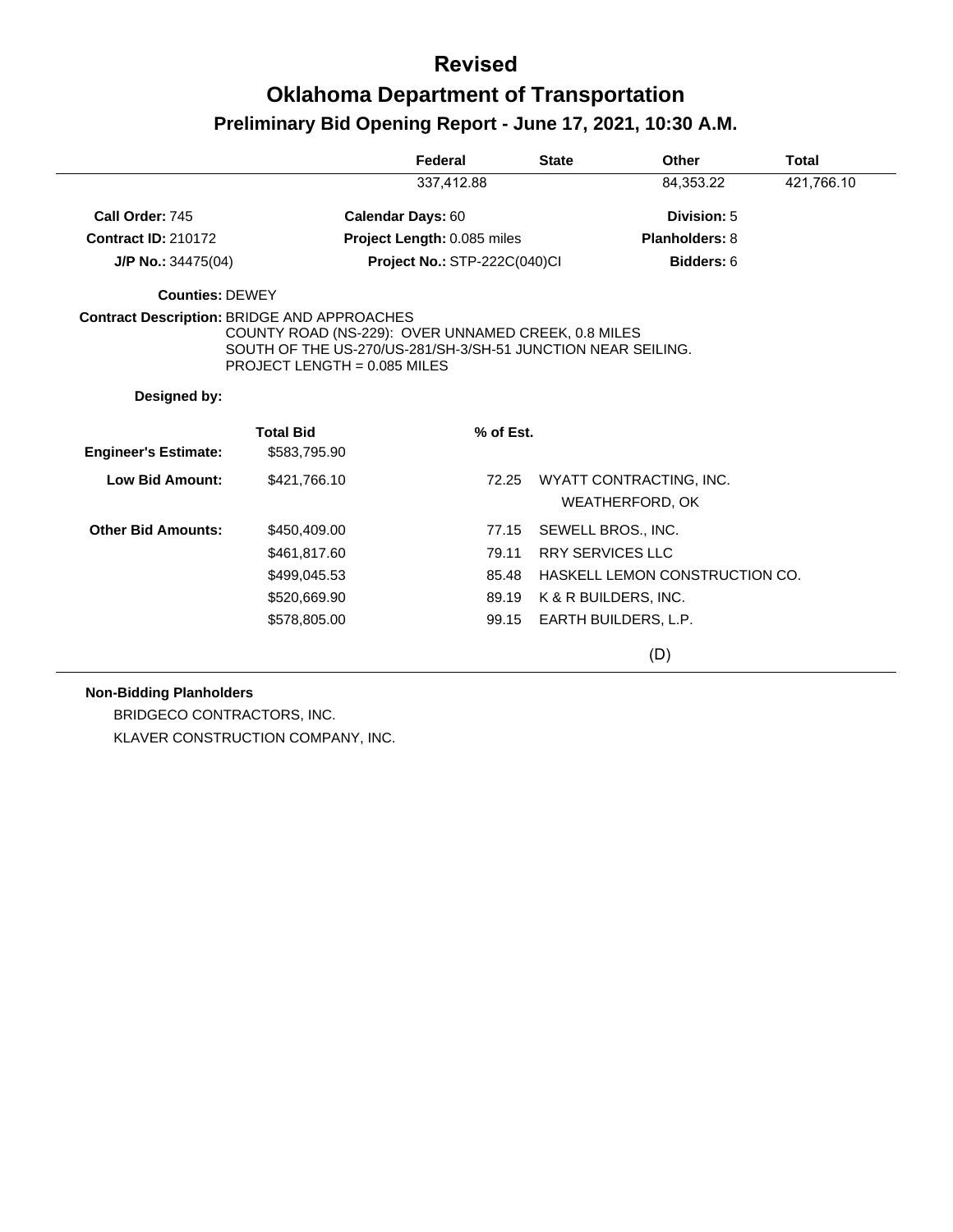## **Oklahoma Department of Transportation Preliminary Bid Opening Report - June 17, 2021, 10:30 A.M.**

|                             |                                                                      | Federal                      | <b>State</b> | Other                                  | Total      |
|-----------------------------|----------------------------------------------------------------------|------------------------------|--------------|----------------------------------------|------------|
|                             |                                                                      | 945,464.90                   |              |                                        | 945,464.90 |
| Call Order: 750             |                                                                      | Completion Date: 10/31/2021  |              | Division: 3                            |            |
| <b>Contract ID: 210173</b>  |                                                                      | Project Length: 7.020 miles  |              | <b>Planholders: 5</b>                  |            |
| $J/P$ No.: 35094(04)        |                                                                      | Project No.: STP-CRRS(017)PM |              | <b>Bidders: 5</b>                      |            |
| <b>Counties: GARVIN</b>     |                                                                      |                              |              |                                        |            |
|                             | US-177: FROM THE MURRAY COUNTY LINE, EXTEND<br>NORTH NEAR STRATFORD. |                              |              |                                        |            |
|                             | PROJECT LENGTH = $7.020$ MILES<br>Designed by: ODOT FIELD DIVISION 3 |                              |              |                                        |            |
| <b>Engineer's Estimate:</b> | <b>Total Bid</b><br>\$968,856.20                                     | % of Est.                    |              |                                        |            |
| Low Bid Amount:             | \$945,464.90                                                         | 97.59                        |              | OVERLAND CORPORATION<br>ARDMORE, OK    |            |
| <b>Other Bid Amounts:</b>   | \$985,784.65                                                         | 101.75                       |              | Seal Masters, Inc. DBA Pavers, Inc.    |            |
|                             | \$1,047,386.45                                                       | 108.11                       |              | THE CUMMINS CONSTRUCTION CO., INC.     |            |
|                             | \$1,066,691.75                                                       | 110.10                       |              | SILVER STAR CONSTRUCTION COMPANY, INC. |            |

**Non-Bidding Planholders**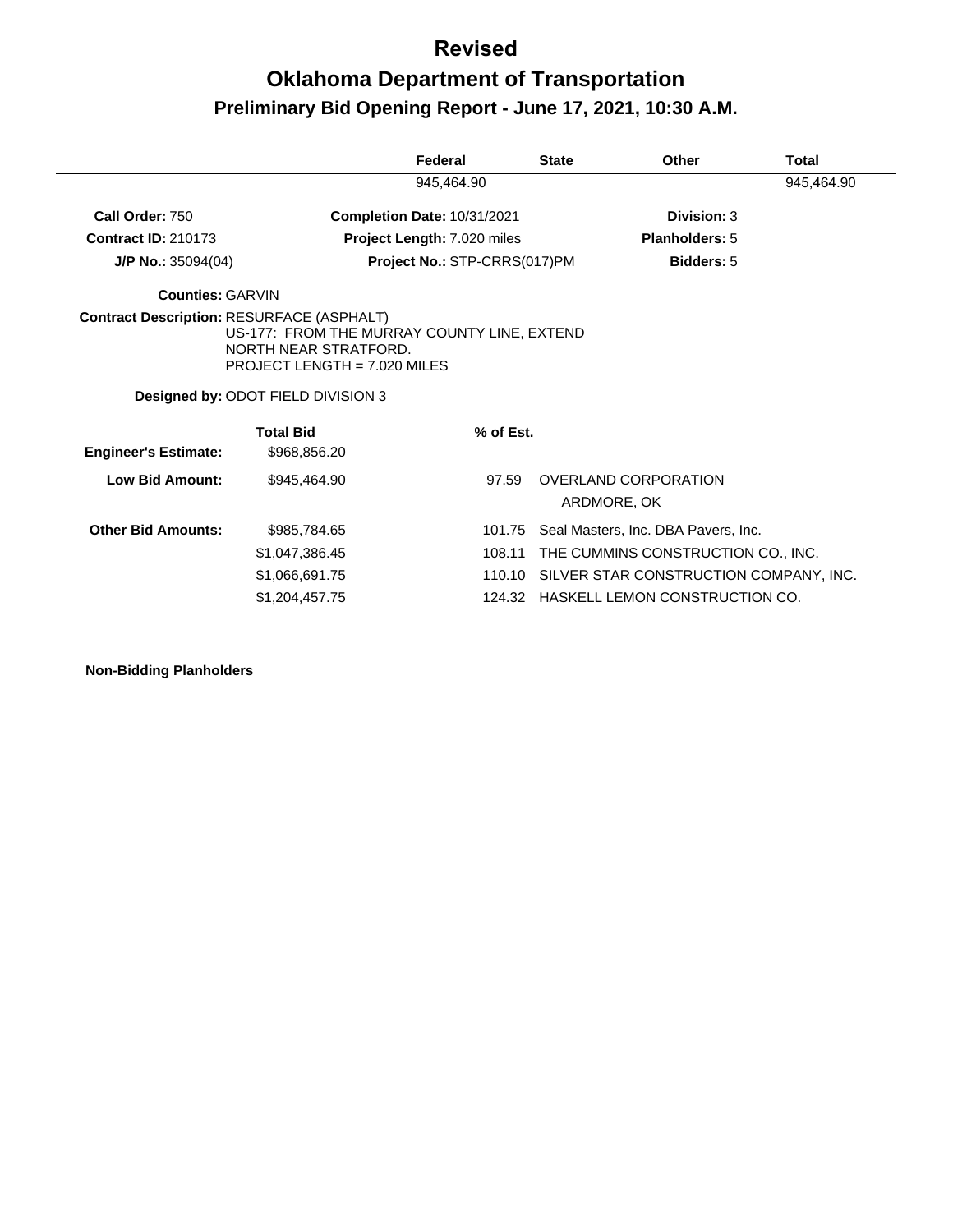# **Oklahoma Department of Transportation Preliminary Bid Opening Report - June 17, 2021, 10:30 A.M.**

|                             |                                                                                                                                                      | Federal                            | <b>State</b> | <b>Other</b>                       | Total        |
|-----------------------------|------------------------------------------------------------------------------------------------------------------------------------------------------|------------------------------------|--------------|------------------------------------|--------------|
|                             |                                                                                                                                                      | 2,250,603.96                       |              |                                    | 2,250,603.96 |
| Call Order: 755             |                                                                                                                                                      | <b>Calendar Days: 120</b>          |              | Division: 4                        |              |
| <b>Contract ID: 210174</b>  |                                                                                                                                                      | <b>Project Length: 4.977 miles</b> |              | <b>Planholders: 1</b>              |              |
| $J/P$ No.: 30623(04)        |                                                                                                                                                      | Project No.: STP-CRRS(023)PM       |              | <b>Bidders: 1</b>                  |              |
| <b>Counties: GRANT</b>      |                                                                                                                                                      |                                    |              |                                    |              |
|                             | US-60/US-81: FROM THE GARFIELD COUNTY<br>LINE, EXTEND NORTH NEAR POND CREEK.<br>PROJECT LENGTH = $5.000$ MILES<br>Designed by: ODOT FIELD DIVISION 4 |                                    |              |                                    |              |
| <b>Engineer's Estimate:</b> | <b>Total Bid</b><br>\$1,889,977.00                                                                                                                   | % of Est.                          |              |                                    |              |
| <b>Low Bid Amount:</b>      | \$2,250,603.96                                                                                                                                       | 119.08                             | ENID, OK     | THE CUMMINS CONSTRUCTION CO., INC. |              |

#### **Non-Bidding Planholders**

NO PROPOSALS ISSUED ON THIS PROJECT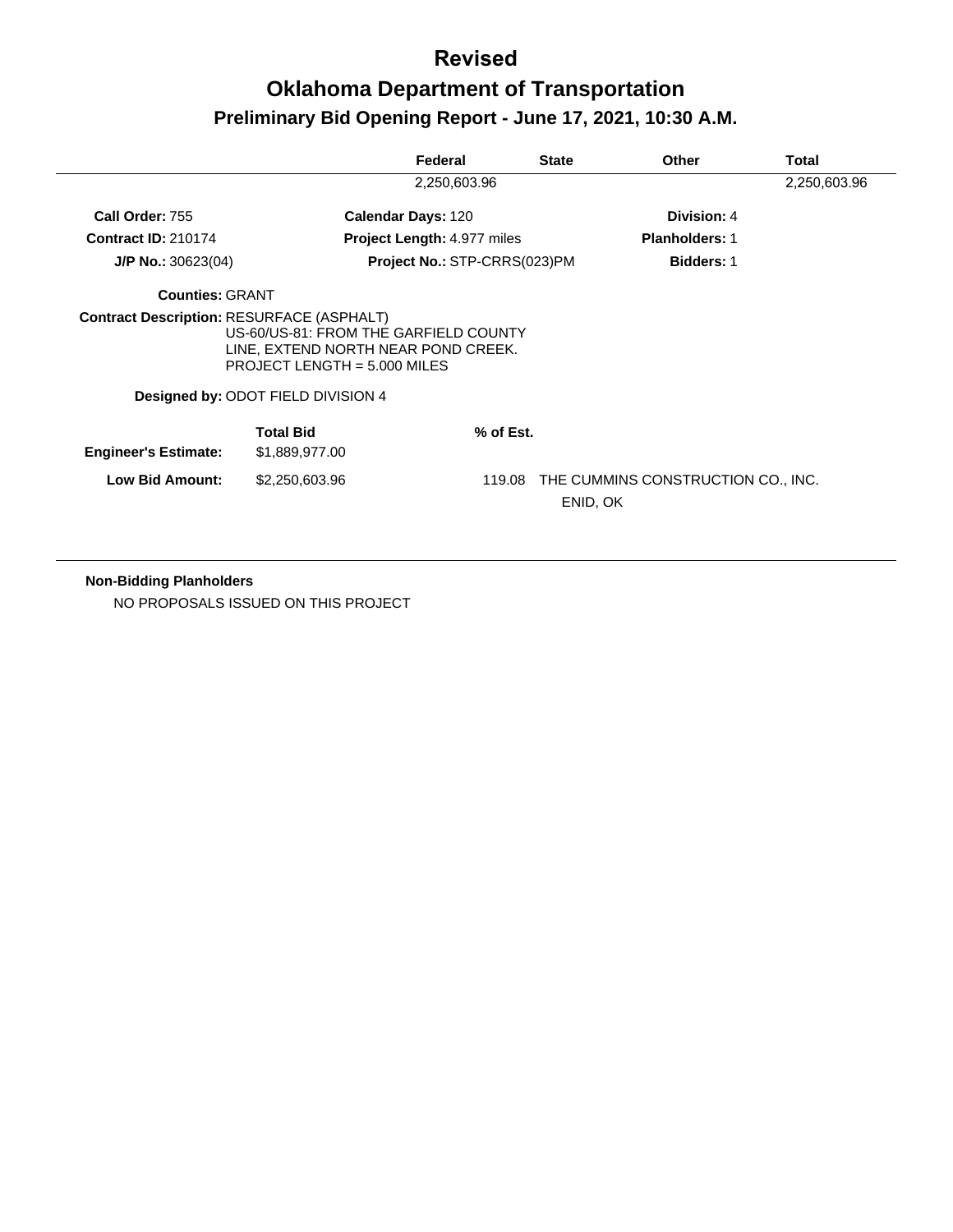|                                                  |                                                                                                                                                  | Federal                                            | <b>State</b> | <b>Other</b>                       | Total        |
|--------------------------------------------------|--------------------------------------------------------------------------------------------------------------------------------------------------|----------------------------------------------------|--------------|------------------------------------|--------------|
|                                                  |                                                                                                                                                  | 4,508,838.00                                       |              |                                    | 4,508,838.00 |
| Call Order: 760                                  |                                                                                                                                                  | <b>Completion Date: 10/31/2021</b>                 |              |                                    |              |
| <b>Contract ID: 210175</b>                       |                                                                                                                                                  | Project Length: 10.610 miles                       |              |                                    |              |
| <b>J/P No.:</b> $34244(04)$                      |                                                                                                                                                  | Project No.: NHPP-CRRS(012)PM<br><b>Bidders: 2</b> |              |                                    |              |
|                                                  | <b>Counties: ELLIS, HARPER, WOODWARD</b>                                                                                                         |                                                    |              |                                    |              |
| <b>Contract Description: RESURFACE (ASPHALT)</b> | US-270: FROM 1.2 MILES WEST OF THE SH-46 JUNCTION, EXTEND EAST NEAR MAY.<br>PROJECT LENGTH = $10.77$ MILES<br>Designed by: ODOT FIELD DIVISION 6 |                                                    |              |                                    |              |
| <b>Engineer's Estimate:</b>                      | <b>Total Bid</b><br>\$3,915,390.00                                                                                                               | % of Est.                                          |              |                                    |              |
| <b>Low Bid Amount:</b>                           | \$4,508,838.00                                                                                                                                   |                                                    | LIBERAL, KS  | 115.16 J & R SAND COMPANY, INC.    |              |
| <b>Other Bid Amounts:</b>                        | \$4,778,187.25                                                                                                                                   | 122.04                                             |              | THE CUMMINS CONSTRUCTION CO., INC. |              |
|                                                  |                                                                                                                                                  |                                                    |              |                                    |              |

**Non-Bidding Planholders**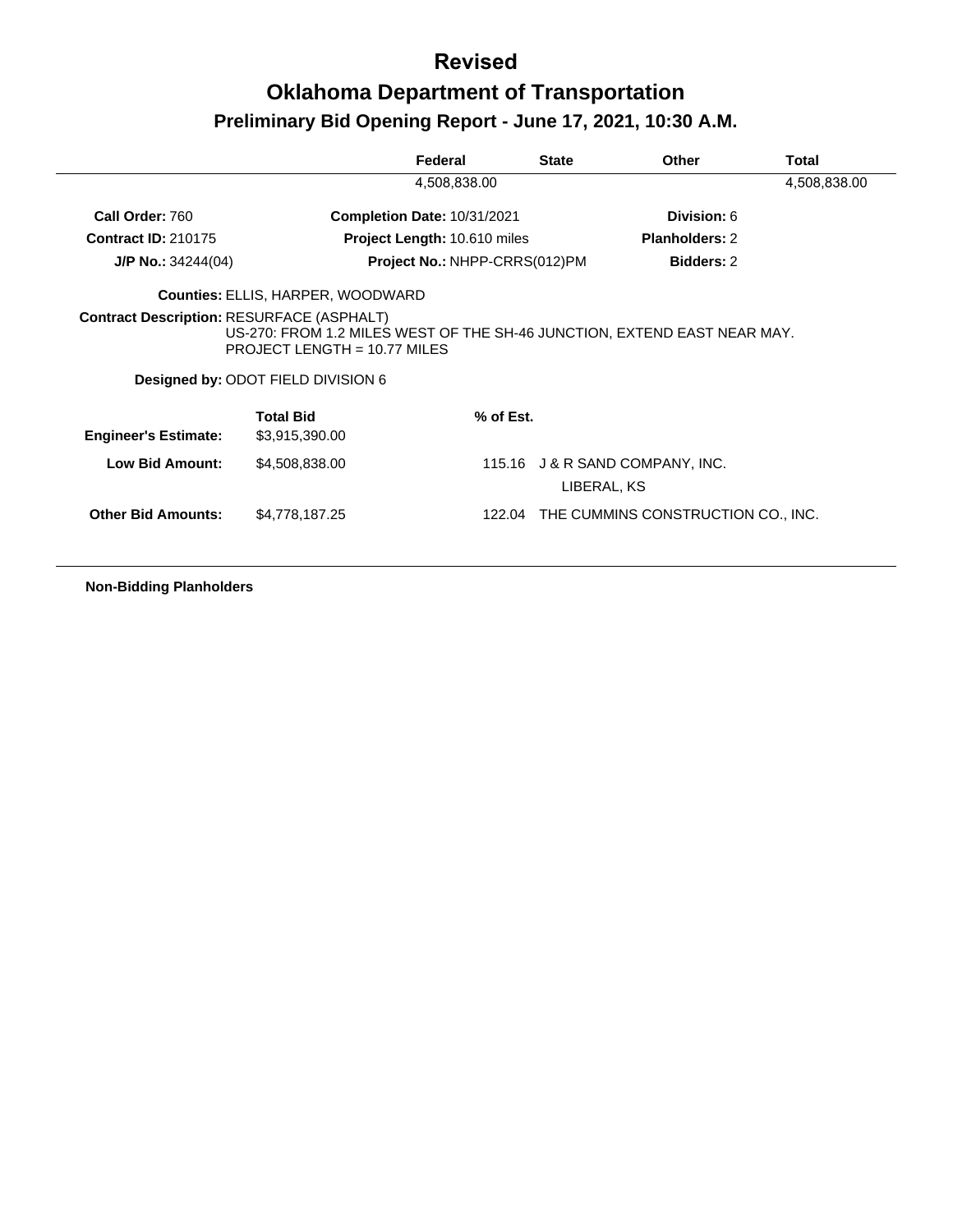|                                                    |                                                                                                                      | Federal                      | <b>State</b> | Other                                 | <b>Total</b> |
|----------------------------------------------------|----------------------------------------------------------------------------------------------------------------------|------------------------------|--------------|---------------------------------------|--------------|
|                                                    |                                                                                                                      | 500,000.00                   |              | 496,556.98                            | 996,556.98   |
| Call Order: 770                                    |                                                                                                                      | Calendar Days: 120           |              | Division: 2                           |              |
| <b>Contract ID: 210176</b>                         |                                                                                                                      | Project Length: 0.145 miles  |              | Planholders: 8                        |              |
| J/P No.: 29942(04)                                 |                                                                                                                      | Project No.: STP-240C(076)Cl |              | <b>Bidders: 2</b>                     |              |
|                                                    | <b>Counties: LEFLORE, MCCURTAIN</b>                                                                                  |                              |              |                                       |              |
| <b>Contract Description: BRIDGE AND APPROACHES</b> | COUNTY ROAD (EW-172.8): OVER COW CREEK, ON<br>THE MCCURTAIN COUNTY LINE NEAR ZAFRA.<br>PROJECT LENGTH = $0.124$ MILE |                              |              |                                       |              |
|                                                    | Designed by: CIRCUIT ENGINEERING DISTRICT #3                                                                         |                              |              |                                       |              |
|                                                    |                                                                                                                      |                              |              |                                       |              |
| <b>Engineer's Estimate:</b>                        | <b>Total Bid</b><br>\$824,781.50                                                                                     | % of Est.                    |              |                                       |              |
| <b>Low Bid Amount:</b>                             | \$996,556.98                                                                                                         | 120.83                       |              | HUB Construction, Inc.<br>BOSWELL, OK |              |
| <b>Other Bid Amounts:</b>                          | \$998,294.40                                                                                                         |                              |              | 121.04 BUILT RIGHT CONSTRUCTION, LLC  |              |

L & N BRIDGE, LLC RRY SERVICES LLC

K & R BUILDERS, INC. Central Bridge Company B & B CONSTRUCTION SERVICE J.T., INC. HASKELL LEMON CONSTRUCTION CO.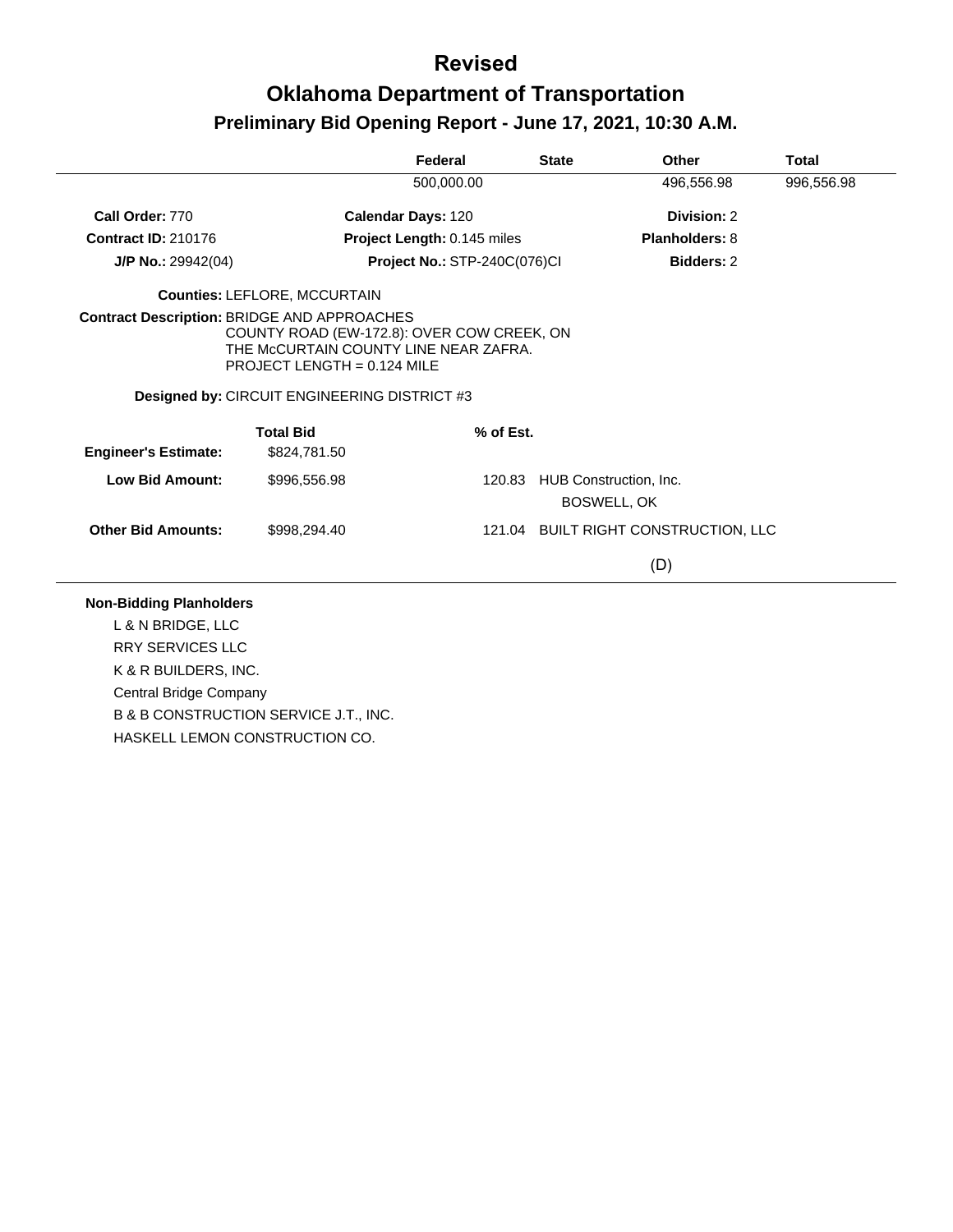## **Oklahoma Department of Transportation Preliminary Bid Opening Report - June 17, 2021, 10:30 A.M.**

|                             |                                                                                                                                                                                                                                               | Federal                      | <b>State</b>   | <b>Other</b>                               | Total        |
|-----------------------------|-----------------------------------------------------------------------------------------------------------------------------------------------------------------------------------------------------------------------------------------------|------------------------------|----------------|--------------------------------------------|--------------|
|                             |                                                                                                                                                                                                                                               | 4,979,050.95                 | 4,979,050.95   |                                            | 9,958,101.90 |
| Call Order: 775             |                                                                                                                                                                                                                                               | Calendar Days: 180           |                | Division: 4                                |              |
| <b>Contract ID: 210177</b>  |                                                                                                                                                                                                                                               | Project Length: 3.806 miles  |                | Planholders: 6                             |              |
| $J/P$ No.: 26996(04)        |                                                                                                                                                                                                                                               | Project No.: STP-242B(098)PM |                | <b>Bidders: 4</b>                          |              |
|                             | <b>Counties: KINGFISHER, LOGAN</b>                                                                                                                                                                                                            |                              |                |                                            |              |
|                             | <b>Contract Description: WIDEN AND RESURFACE</b><br>SH-33: FROM 0.2 MILES WEST OF THE SH-74F JUNCTION,<br>EXTEND EAST AND NORTHEAST NEAR CIMARRON CITY.<br>PROJECT LENGTH = $3.806$ MILES<br><b>Designed by: ODOT ROADWAY DESIGN DIVISION</b> |                              |                |                                            |              |
|                             | <b>Total Bid</b>                                                                                                                                                                                                                              | % of Est.                    |                |                                            |              |
| <b>Engineer's Estimate:</b> | \$11,531,452.09                                                                                                                                                                                                                               |                              |                |                                            |              |
| <b>Low Bid Amount:</b>      | \$9,958,101.90                                                                                                                                                                                                                                | 86.36                        | EDMOND, OK     | T.J. CAMPBELL CONSTRUCTION COMPANY         |              |
| <b>Other Bid Amounts:</b>   | \$10,399,999.99                                                                                                                                                                                                                               | 90.19                        |                | HASKELL LEMON CONSTRUCTION CO.             |              |
|                             | \$10,885,646.50                                                                                                                                                                                                                               | 94.40                        | CO., INC. (JV) | ALLEN CONTRACTING, INC./SHELL CONSTRUCTION |              |
|                             | \$11,222,048.34                                                                                                                                                                                                                               | 97.32                        |                | C-GAWF CONSTRUCTION, INC.                  |              |

#### **Non-Bidding Planholders**

THE CUMMINS CONSTRUCTION CO., INC. SHERWOOD CONSTRUCTION CO., INC.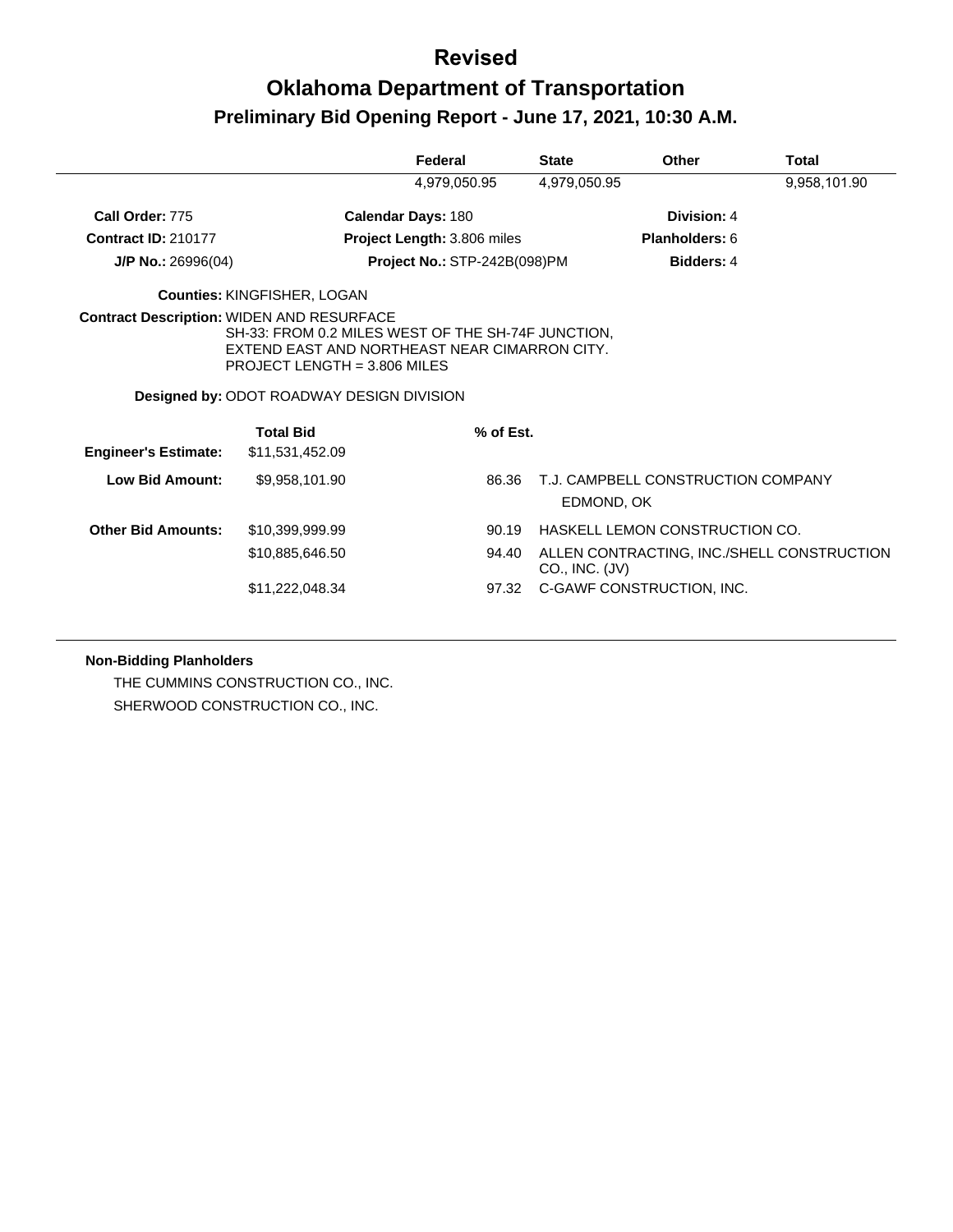## **Oklahoma Department of Transportation Preliminary Bid Opening Report - June 17, 2021, 10:30 A.M.**

|                                                  |                                                                                                                                                             | Federal                         |           | <b>State</b>      | Other                                  | Total        |
|--------------------------------------------------|-------------------------------------------------------------------------------------------------------------------------------------------------------------|---------------------------------|-----------|-------------------|----------------------------------------|--------------|
|                                                  |                                                                                                                                                             | 1,631,040.30                    |           |                   |                                        | 1,631,040.30 |
| Call Order: 780                                  | <b>Calendar Days: 40</b>                                                                                                                                    |                                 |           |                   | Division: 3                            |              |
| <b>Contract ID: 210178</b>                       |                                                                                                                                                             | Project Length: 7.090 miles     |           |                   | <b>Planholders: 4</b>                  |              |
| $J/P$ No.: 35093(04)                             |                                                                                                                                                             | Project No.: NHPPI-CRRS-(018)PM |           | <b>Bidders: 4</b> |                                        |              |
|                                                  | <b>Counties: CLEVELAND, MCCLAIN</b>                                                                                                                         |                                 |           |                   |                                        |              |
| <b>Contract Description: RESURFACE (ASPHALT)</b> | I-44: FROM 0.29 MILES SOUTH OF THE<br>SH-37 JUNCTION, EXTEND NORTH<br>IN NEWCASTLE.<br>PROJECT LENGTH = $6.090$ MILES<br>Designed by: ODOT FIELD DIVISION 3 |                                 |           |                   |                                        |              |
| <b>Engineer's Estimate:</b>                      | <b>Total Bid</b><br>\$1,665,036.05                                                                                                                          |                                 | % of Est. |                   |                                        |              |
| Low Bid Amount:                                  | \$1.631.040.30                                                                                                                                              |                                 | 97.96     | MOORE, OK         | SILVER STAR CONSTRUCTION COMPANY, INC. |              |
| <b>Other Bid Amounts:</b>                        | \$1,872,850.70                                                                                                                                              |                                 | 112.48    |                   | HASKELL LEMON CONSTRUCTION CO.         |              |
|                                                  | \$1,910,058.80                                                                                                                                              |                                 | 114.72    |                   | T.J. CAMPBELL CONSTRUCTION COMPANY     |              |
|                                                  | \$2,024,470.96                                                                                                                                              |                                 | 121.59    |                   | THE CUMMINS CONSTRUCTION CO., INC.     |              |

**Non-Bidding Planholders**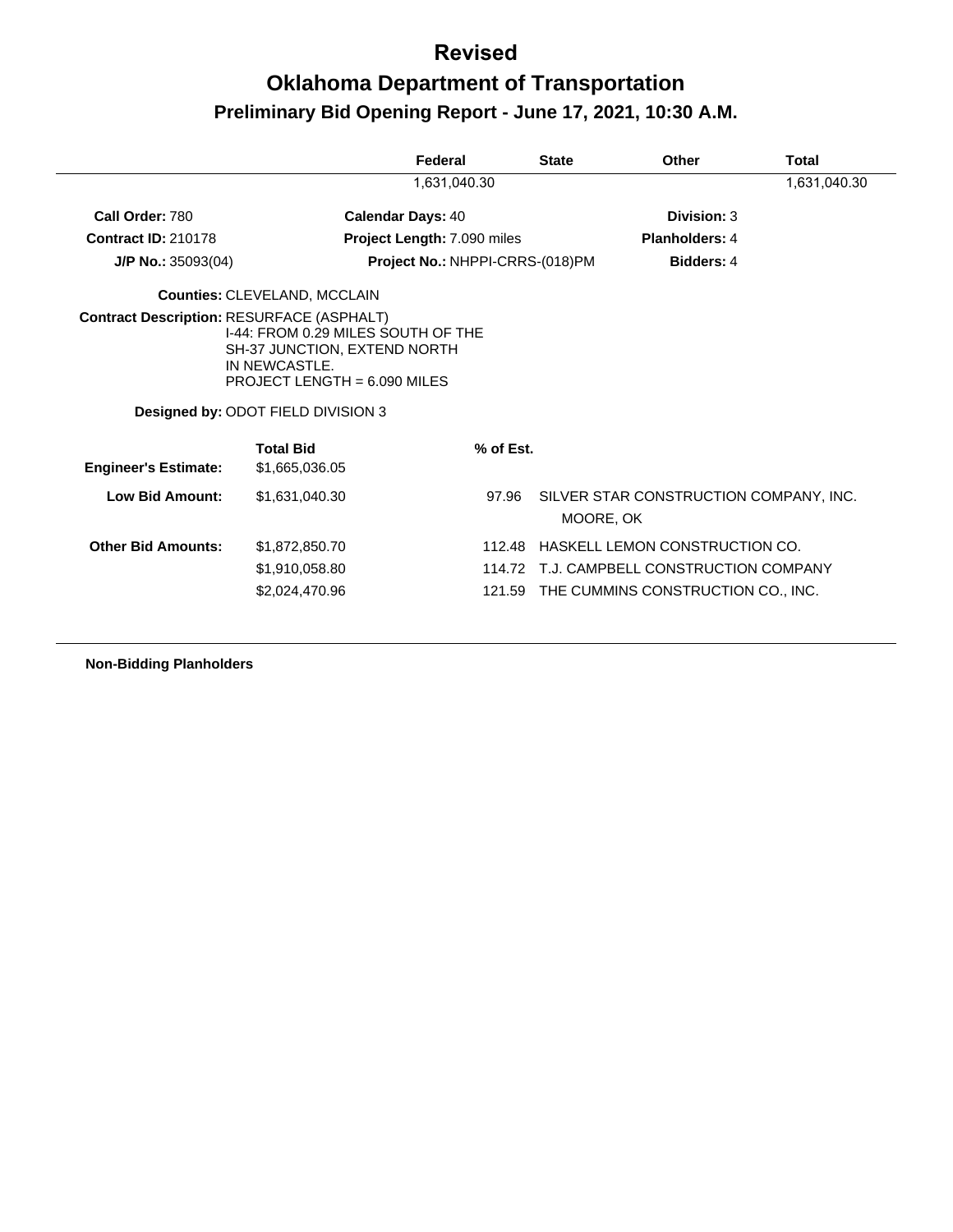|                                                |                                                                                                                                                                                                                | Federal                      | <b>State</b>           | <b>Other</b>                                         | <b>Total</b> |
|------------------------------------------------|----------------------------------------------------------------------------------------------------------------------------------------------------------------------------------------------------------------|------------------------------|------------------------|------------------------------------------------------|--------------|
|                                                |                                                                                                                                                                                                                | 198,601.92                   | 49,650.48              |                                                      | 248,252.40   |
| Call Order: 795                                |                                                                                                                                                                                                                | Calendar Days: 60            |                        | Division: 4                                          |              |
| <b>Contract ID: 210181</b>                     |                                                                                                                                                                                                                | Project Length: 0.000 miles  |                        | Planholders: 6                                       |              |
| $J/P$ No.: 24237(07)                           |                                                                                                                                                                                                                | Project No.: STP-252F(086)PM |                        | Bidders: 6                                           |              |
| <b>Counties: KAY, NOBLE</b>                    |                                                                                                                                                                                                                |                              |                        |                                                      |              |
| <b>Contract Description: JOINT SEAL/REPAIR</b> | 1-35 SB/US-177: 1-35, OVER DOE CREEK 3.2 MILES<br>NORTH OF THE SH-11 JUNCTION NEAR BLACKWELL.<br>US-177, OVER BNSF RR 0.4 MILES SOUTH OF<br>THE SH-15 JUNCTION NEAR RED ROCK.<br>PROJECT LENGTH = $0.000$ MILE |                              |                        |                                                      |              |
| Designed by:                                   |                                                                                                                                                                                                                |                              |                        |                                                      |              |
|                                                | <b>Total Bid</b>                                                                                                                                                                                               | % of Est.                    |                        |                                                      |              |
| <b>Engineer's Estimate:</b>                    | \$538,882.00                                                                                                                                                                                                   |                              |                        |                                                      |              |
| <b>Low Bid Amount:</b>                         | \$248,252.40                                                                                                                                                                                                   | 46.07                        |                        | B & B CONSTRUCTION SERVICE J.T., INC.<br>CLAYTON, OK |              |
| <b>Other Bid Amounts:</b>                      | \$301,893.32                                                                                                                                                                                                   | 56.02                        | <b>PBX CORPORATION</b> |                                                      |              |
|                                                | \$369,092.05                                                                                                                                                                                                   | 68.49                        |                        | LOGOS CONSTRUCTION CO., LLC                          |              |
|                                                | \$458,353.10                                                                                                                                                                                                   | 85.06                        |                        | BUILT RIGHT CONSTRUCTION, LLC                        |              |
|                                                | \$465,985.85                                                                                                                                                                                                   | 86.47                        | <b>SUBSIDIARIES</b>    | WILDCAT CONSTRUCTION CO., INC. &                     |              |
|                                                | \$488,183.35                                                                                                                                                                                                   | 90.59                        | RESTEK, INC.           |                                                      |              |

**Non-Bidding Planholders**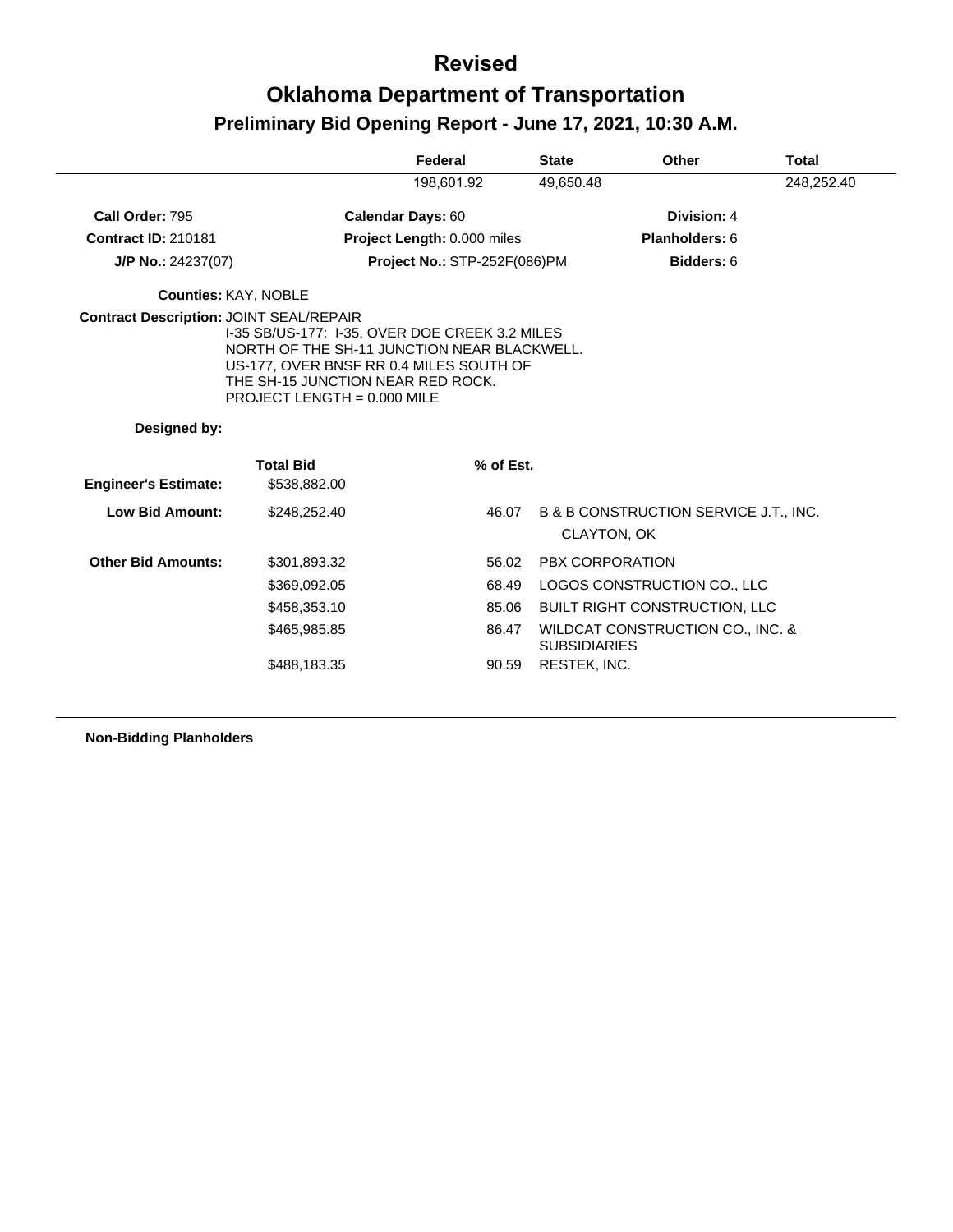## **Oklahoma Department of Transportation Preliminary Bid Opening Report - June 17, 2021, 10:30 A.M.**

|                             |                                                                                                                                       | Federal                      | <b>State</b>                      | Other                       | Total      |
|-----------------------------|---------------------------------------------------------------------------------------------------------------------------------------|------------------------------|-----------------------------------|-----------------------------|------------|
|                             |                                                                                                                                       | 355,147.12                   | 88,786.78                         |                             | 443,933.90 |
| Call Order: 800             |                                                                                                                                       | <b>Calendar Days: 150</b>    |                                   | Division: 4                 |            |
| <b>Contract ID: 210182</b>  |                                                                                                                                       | Project Length: 0.000 miles  |                                   | Planholders: 6              |            |
| J/P No.: 24238(11)          |                                                                                                                                       | Project No.: STP-252F(084)PM |                                   | Bidders: 4                  |            |
|                             | Counties: CANADIAN, GARFIELD, KAY, LOGAN, NOBLE, OKLAHOMA, PAYNE                                                                      |                              |                                   |                             |            |
| Designed by:                | 1-35 SB/I-235 NB/I-235 RAMPS/US-60/US-77/SH-3 EB/SH-4/SH-11:<br>AT MULTIPLE LOCATIONS IN DIVISION IV.<br>PROJECT LENGTH = $0.00$ MILE |                              |                                   |                             |            |
| <b>Engineer's Estimate:</b> | <b>Total Bid</b><br>\$495,295.45                                                                                                      | % of Est.                    |                                   |                             |            |
|                             |                                                                                                                                       |                              |                                   |                             |            |
| Low Bid Amount:             | \$443,933.90                                                                                                                          | 89.63                        | GARY A. CRAIN, INC.<br>Prague, OK |                             |            |
| <b>Other Bid Amounts:</b>   | \$494,878.00                                                                                                                          | 99.92                        |                                   | LOGOS CONSTRUCTION CO., LLC |            |
|                             | \$509,255.12                                                                                                                          | 102.82                       | JLT Contracting, LLC              |                             |            |
|                             | \$624,367.22                                                                                                                          |                              | 126.06 PBX CORPORATION            |                             |            |

**Non-Bidding Planholders**

B & B CONSTRUCTION SERVICE J.T., INC. BUILT RIGHT CONSTRUCTION, LLC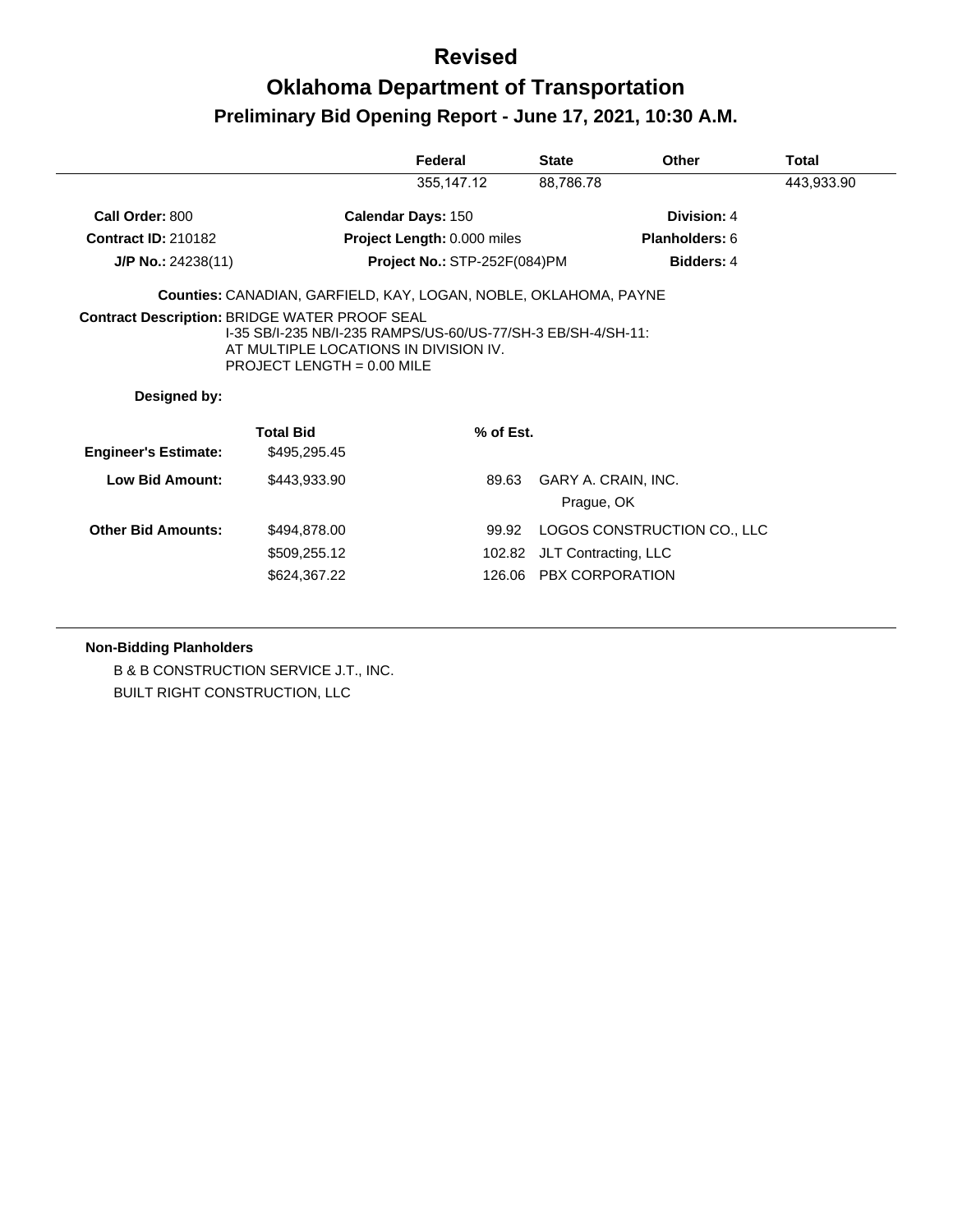## **Oklahoma Department of Transportation Preliminary Bid Opening Report - June 17, 2021, 10:30 A.M.**

|                                              |                                                                                                                                                                                                                           | Federal                             | <b>State</b>           | <b>Other</b>                           | <b>Total</b> |
|----------------------------------------------|---------------------------------------------------------------------------------------------------------------------------------------------------------------------------------------------------------------------------|-------------------------------------|------------------------|----------------------------------------|--------------|
|                                              |                                                                                                                                                                                                                           | 430,835.04                          | 107,708.76             |                                        | 538,543.80   |
| Call Order: 805                              |                                                                                                                                                                                                                           | <b>Calendar Days: 90</b>            |                        | Division: 4                            |              |
| <b>Contract ID: 210183</b>                   |                                                                                                                                                                                                                           | Project Length: 0.000 miles         |                        | <b>Planholders: 11</b>                 |              |
| $J/P$ No.: 24239(11)                         |                                                                                                                                                                                                                           | <b>Project No.: STP-252F(085)PM</b> |                        | Bidders: 6                             |              |
|                                              | <b>Counties: NOBLE, OKLAHOMA</b>                                                                                                                                                                                          |                                     |                        |                                        |              |
| <b>Contract Description: BRIDGE PAINTING</b> | CITY STREET (LINCOLN BOULEVARD): OVER DEEP FORK<br>CREEK AND THE I-44 RAMP, 4.3 MILES NORTH OF THE I-235<br>JUNCTION AND 0.25 MILES EAST OF THE I-235/I-44<br>JUNCTION IN OKLAHOMA CITY.<br>PROJECT LENGTH = $0.000$ MILE |                                     |                        |                                        |              |
| Designed by:                                 |                                                                                                                                                                                                                           |                                     |                        |                                        |              |
| <b>Engineer's Estimate:</b>                  | <b>Total Bid</b><br>\$785,997.00                                                                                                                                                                                          | % of Est.                           |                        |                                        |              |
| Low Bid Amount:                              | \$538,543.80                                                                                                                                                                                                              | 68.52                               |                        | JK INDUSTRIES, INC.<br>EDMOND, OK      |              |
| <b>Other Bid Amounts:</b>                    | \$674,572.40                                                                                                                                                                                                              | 85.82                               |                        | PANTHER INDUSTRIAL PAINTING, LLC       |              |
|                                              | \$737,155.60                                                                                                                                                                                                              | 93.79                               |                        | LEGEND PAINTING, INC.                  |              |
|                                              | \$850,155.60                                                                                                                                                                                                              |                                     | 108.16 EURO PAINT, LLC |                                        |              |
|                                              | \$947,923.62                                                                                                                                                                                                              | 120.60                              | COUNTY, INC.           | M & J CONSTRUCTION COMPANY OF PINELLAS |              |
|                                              | \$1,468,613.00                                                                                                                                                                                                            | 186.85                              |                        | SOUTHERN ROAD & BRIDGE, LLC            |              |

#### **Non-Bidding Planholders**

OMEGA COATINGS & CONSTRUCTION, LLC POSEIDON CONSTRUCTION, INC. K.V.K. CONTRACTING, INC. SPARTAN CONTRACTING, LLC L.A. Industrial Painting, LLC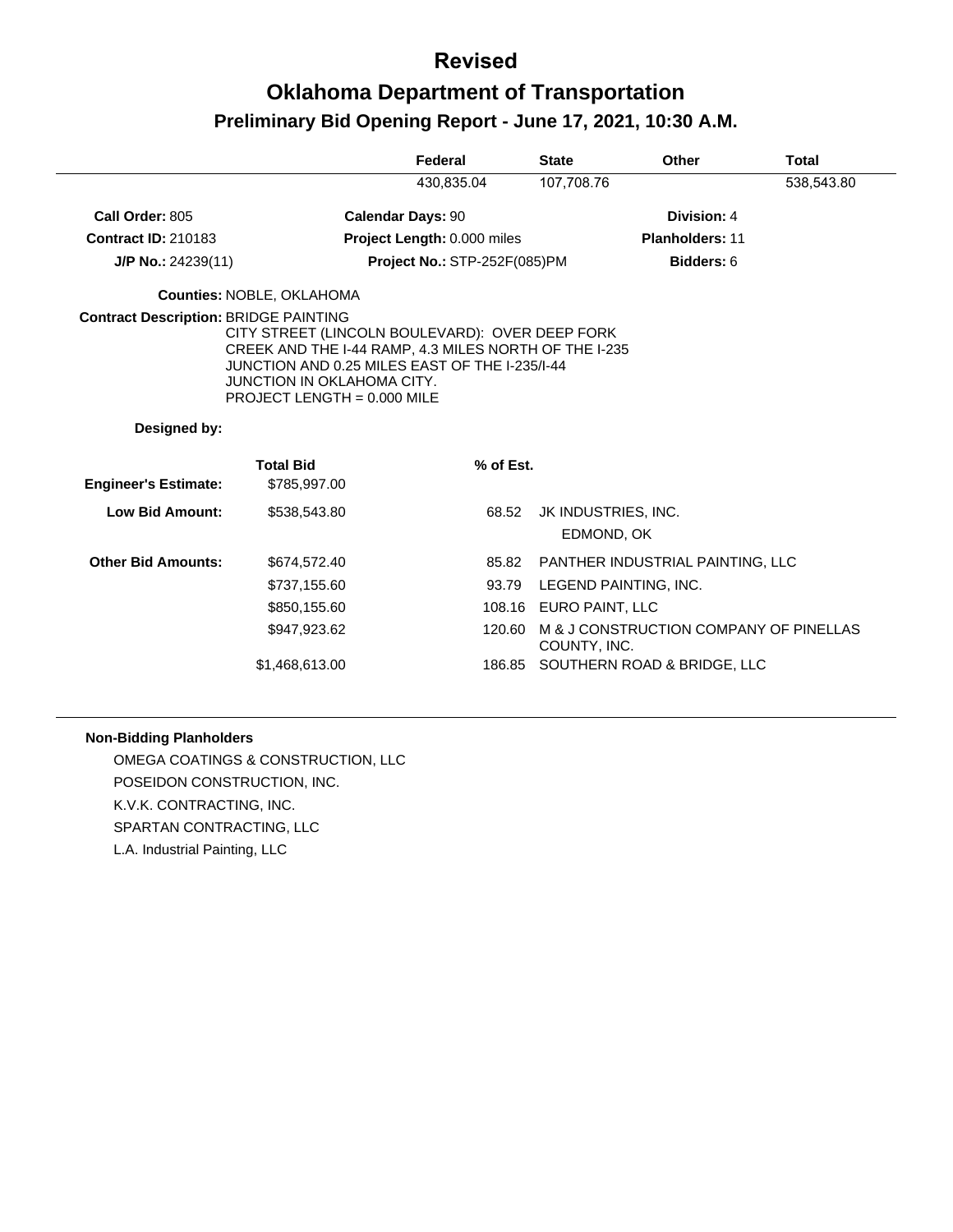## **Oklahoma Department of Transportation Preliminary Bid Opening Report - June 17, 2021, 10:30 A.M.**

|                             |                                                                                                                                                                                                             | Federal                             | <b>State</b> | Other                                    | Total        |
|-----------------------------|-------------------------------------------------------------------------------------------------------------------------------------------------------------------------------------------------------------|-------------------------------------|--------------|------------------------------------------|--------------|
|                             |                                                                                                                                                                                                             | 4,451,665.51                        | 1,112,916.38 |                                          | 5,564,581.89 |
| Call Order: 815             |                                                                                                                                                                                                             | <b>Calendar Days: 250</b>           |              | Division: 8                              |              |
| <b>Contract ID: 210185</b>  |                                                                                                                                                                                                             | Project Length: 0.375 miles         |              | <b>Planholders: 11</b>                   |              |
| $J/P$ No.: 24252(04)        |                                                                                                                                                                                                             | <b>Project No.: STP-153C(150)PM</b> |              | <b>Bidders: 5</b>                        |              |
| <b>Counties: NOWATA</b>     |                                                                                                                                                                                                             |                                     |              |                                          |              |
|                             | <b>Contract Description: BRIDGE AND APPROACHES</b><br>SH-28: OVER VERDIGRIS RIVER, 1.0 MILE EAST<br>OF THE US-169 JUNCTION NEAR DELAWARE.<br>PROJECT LENGTH = $0.249$ MILE<br>Designed by: POE & ASSOCIATES |                                     |              |                                          |              |
|                             | <b>Total Bid</b>                                                                                                                                                                                            | % of Est.                           |              |                                          |              |
| <b>Engineer's Estimate:</b> | \$5,548,911.59                                                                                                                                                                                              |                                     |              |                                          |              |
| <b>Low Bid Amount:</b>      | \$5,564,581.89                                                                                                                                                                                              | 100.28                              | OKARCHE, OK  | FRONTIER BRIDGE, INC.                    |              |
| <b>Other Bid Amounts:</b>   | \$6,518,977.00                                                                                                                                                                                              | 117.48                              |              | PARADIGM CONSTRUCTION & ENGINEERING, INC |              |
|                             | \$6,550,775.00                                                                                                                                                                                              | 118.06                              |              | MANHATTAN ROAD & BRIDGE COMPANY          |              |
|                             | \$6,978,000.00                                                                                                                                                                                              | 125.75                              |              | BECCO CONTRACTORS, INC.                  |              |

#### **Non-Bidding Planholders**

BRIDGECO CONTRACTORS, INC. BRIDGES, INC. DBA SCUDDER BRIDGE CO. OBC, INC. HASKELL LEMON CONSTRUCTION CO. Treas Construction Inc JENSEN CONSTRUCTION COMPANY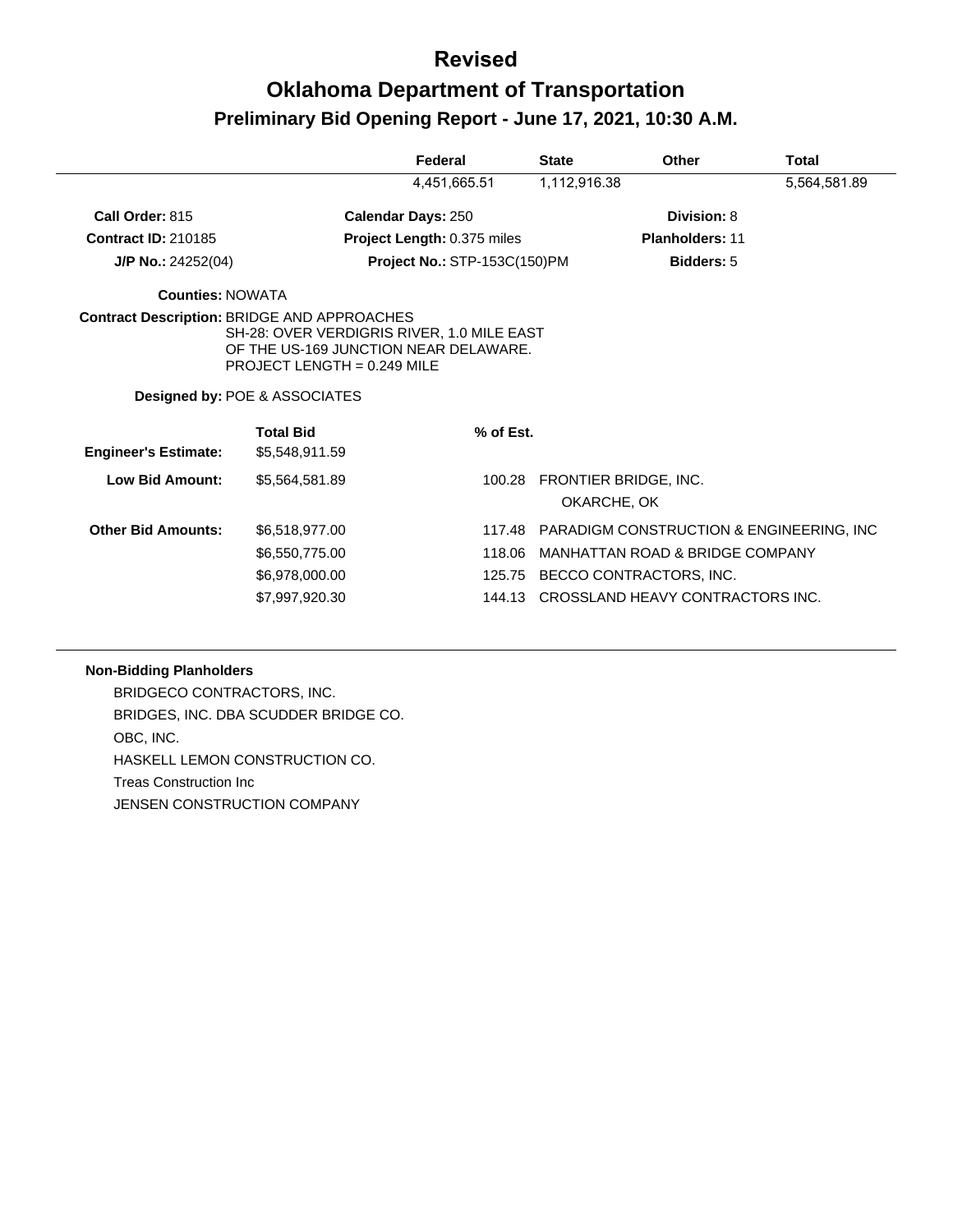|                             |                                                                                                                                                     | Federal                       | <b>State</b> | Other                                                      | Total        |
|-----------------------------|-----------------------------------------------------------------------------------------------------------------------------------------------------|-------------------------------|--------------|------------------------------------------------------------|--------------|
|                             |                                                                                                                                                     |                               |              | 5,566,997.75                                               | 5,566.997.75 |
| Call Order: 818             | <b>Calendar Days: 360</b>                                                                                                                           |                               |              | Division: 3                                                |              |
| <b>Contract ID: 210199</b>  |                                                                                                                                                     | Project Length: 4.042 miles   |              | <b>Planholders: 8</b>                                      |              |
| J/P No.: 30087(04)          |                                                                                                                                                     | Project No.: CIRB-254C(051)RB |              | <b>Bidders: 2</b>                                          |              |
| <b>Counties: OKFUSKEE</b>   |                                                                                                                                                     |                               |              |                                                            |              |
|                             | COUNTY ROAD (CLEARVIEW ROAD): FROM 2.0 MILES<br>SOUTH OF I-40, EXTEND SOUTHEAST THEN<br><b>EAST IN CLEARVIEW.</b><br>PROJECT LENGTH = $4.042$ MILES |                               |              |                                                            |              |
| Designed by:                |                                                                                                                                                     |                               |              |                                                            |              |
|                             | <b>Total Bid</b>                                                                                                                                    | % of Est.                     |              |                                                            |              |
| <b>Engineer's Estimate:</b> | \$5,044,168.16                                                                                                                                      |                               |              |                                                            |              |
| <b>Low Bid Amount:</b>      | \$5,566,997.75                                                                                                                                      | 110.37                        |              | <b>HASKELL LEMON CONSTRUCTION CO.</b><br>OKLAHOMA CITY, OK |              |
| <b>Other Bid Amounts:</b>   | \$6.218.581.44                                                                                                                                      |                               |              | 123.28 C-GAWF CONSTRUCTION, INC.                           |              |

#### **Non-Bidding Planholders**

ROBINSON CONSTRUCTION, LLC RRY SERVICES LLC K & R BUILDERS, INC. BECCO CONTRACTORS, INC. BUILT RIGHT CONSTRUCTION, LLC HUB Construction, Inc.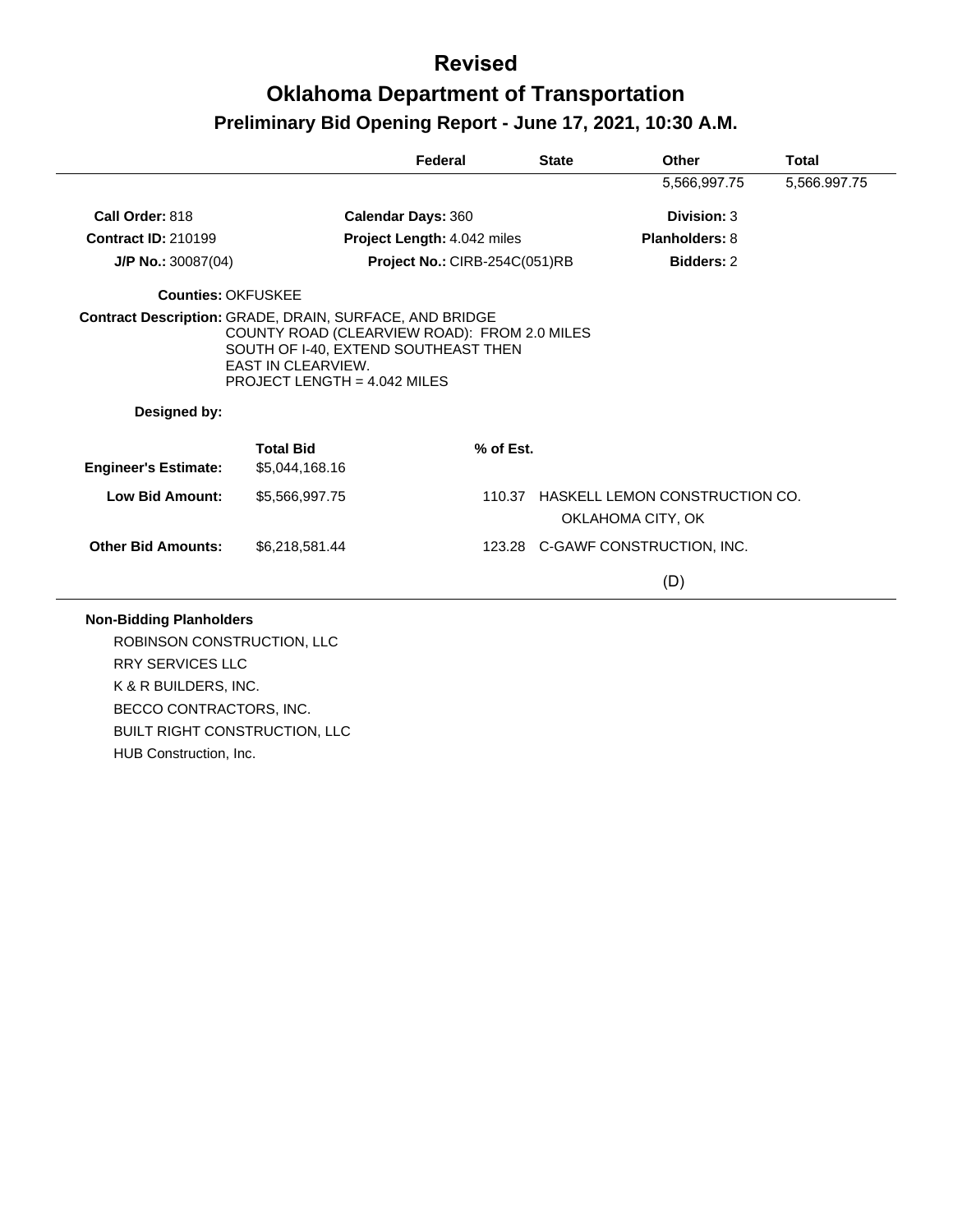## **Oklahoma Department of Transportation Preliminary Bid Opening Report - June 17, 2021, 10:30 A.M.**

|                             |                                                                                                                                                                                                                                  | Federal                      | <b>State</b>           | Other                                               | <b>Total</b> |
|-----------------------------|----------------------------------------------------------------------------------------------------------------------------------------------------------------------------------------------------------------------------------|------------------------------|------------------------|-----------------------------------------------------|--------------|
|                             |                                                                                                                                                                                                                                  | 980,374.48                   |                        | 245,093.62                                          | 1,225,468.10 |
| Call Order: 820             |                                                                                                                                                                                                                                  | Calendar Days: 180           |                        | Division: 3                                         |              |
| <b>Contract ID: 210186</b>  |                                                                                                                                                                                                                                  | Project Length: 0.353 miles  |                        | <b>Planholders: 11</b>                              |              |
| $J/P$ No.: 33582(04)        |                                                                                                                                                                                                                                  | Project No.: STP-254C(052)Cl |                        | Bidders: 5                                          |              |
| Counties: OKFUSKEE          |                                                                                                                                                                                                                                  |                              |                        |                                                     |              |
| Designed by:                | COUNTY ROAD (NS-378): OVER DEEP FORK TRIBUTARY OF THE CANADIAN RIVER AND<br>TRIBUTARIES, 2.2 MILES, 2.3 MILES, 2.4 MILES, AND 2.8 MILES NORTH OF THE SH-56<br><b>JUNCTION NEAR HAYDENVILLE.</b><br>PROJECT LENGTH = $0.353$ MILE |                              |                        |                                                     |              |
| <b>Engineer's Estimate:</b> | <b>Total Bid</b><br>\$1,943,920.60                                                                                                                                                                                               | % of Est.                    |                        |                                                     |              |
| <b>Low Bid Amount:</b>      | \$1,225,468.10                                                                                                                                                                                                                   | 63.04                        |                        | HASKELL LEMON CONSTRUCTION CO.<br>OKLAHOMA CITY, OK |              |
| <b>Other Bid Amounts:</b>   | \$1,277,711.63                                                                                                                                                                                                                   | 65.73                        | <b>PBX CORPORATION</b> |                                                     |              |
|                             | \$1,906,130.65                                                                                                                                                                                                                   | 98.06                        |                        | B & B CONSTRUCTION SERVICE J.T., INC.               |              |
|                             | \$1,998,920.72                                                                                                                                                                                                                   | 102.83                       |                        | K & R BUILDERS, INC.                                |              |
|                             | \$2,256,636.40                                                                                                                                                                                                                   | 116.09                       |                        | <b>BUILT RIGHT CONSTRUCTION, LLC</b>                |              |

(D)

#### **Non-Bidding Planholders**

RESTEK, INC. RRY SERVICES LLC LOGOS CONSTRUCTION CO., LLC FRONTIER BRIDGE, INC. PARADIGM CONSTRUCTION & ENGINEERING, INC BECCO CONTRACTORS, INC.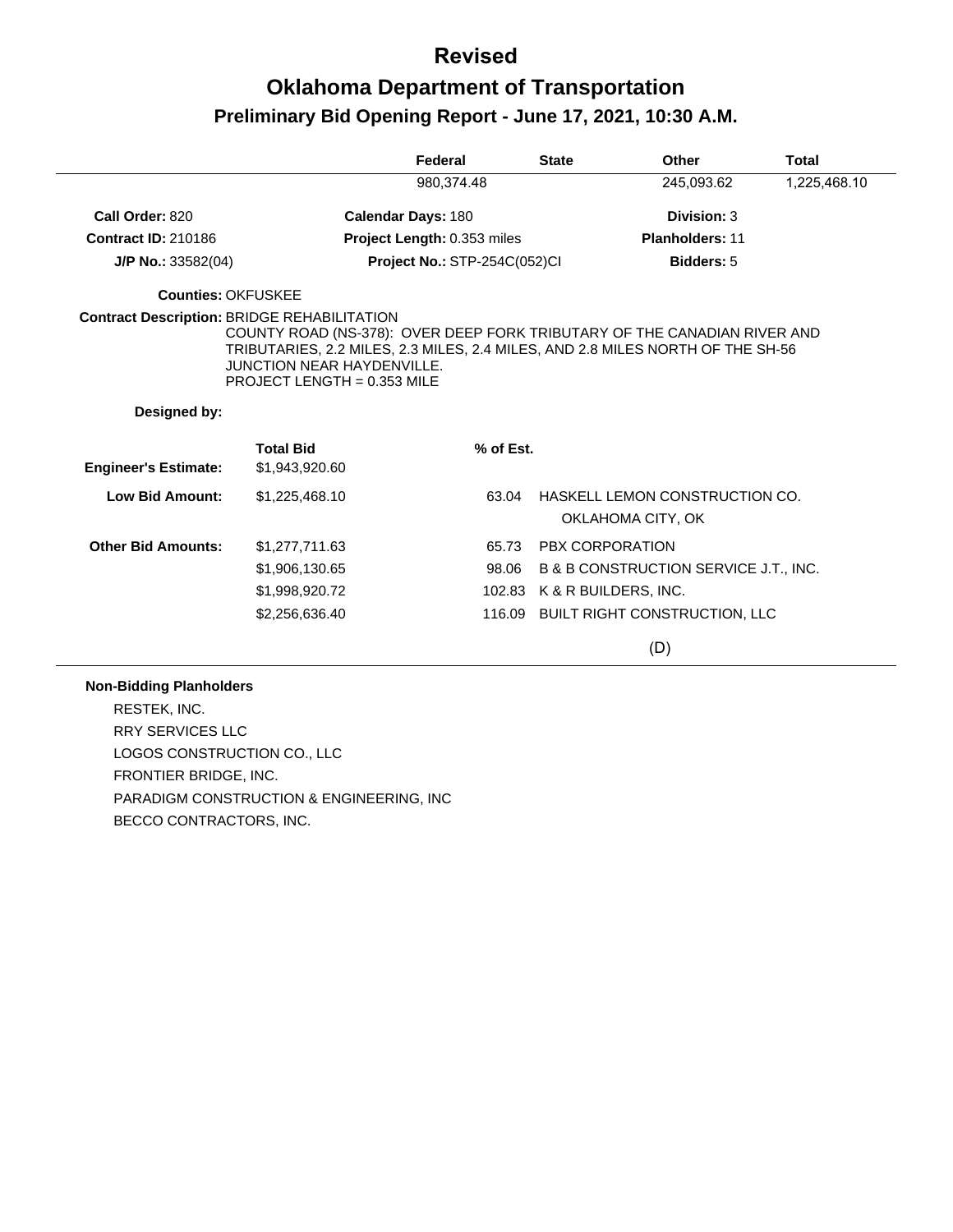|                                                                              |                                                                          | Federal                                         | <b>State</b>       | Other                                                                                                                                                                                                                   | <b>Total</b> |
|------------------------------------------------------------------------------|--------------------------------------------------------------------------|-------------------------------------------------|--------------------|-------------------------------------------------------------------------------------------------------------------------------------------------------------------------------------------------------------------------|--------------|
|                                                                              |                                                                          | 681,274.20                                      |                    | 725,167.84                                                                                                                                                                                                              | 1,406,442.04 |
| Call Order: 825                                                              |                                                                          | Calendar Days: 180                              |                    | Division: 4                                                                                                                                                                                                             |              |
| <b>Contract ID: 210187</b>                                                   |                                                                          | Project Length: 1.654 miles                     |                    | Planholders: 6                                                                                                                                                                                                          |              |
| $J/P$ No.: 31437(04)<br>31480(26)                                            |                                                                          | Project No.: TAP-255D(330)AG<br>SRS-255E(340)ST |                    | Bidders: 5                                                                                                                                                                                                              |              |
| <b>Counties: OKLAHOMA</b>                                                    |                                                                          |                                                 |                    |                                                                                                                                                                                                                         |              |
| <b>Contract Description: PEDESTRIAN IMPROVEMENTS (TRAIL AND SCHOOL ZONE)</b> | BOULEVARD EXTEND WEST IN MIDWEST CITY.<br>PROJECT LENGTH = $1.653$ MILES |                                                 |                    | PALMER LOOP TRAIL: FROM SE 29TH STREET EXTEND NORTH ON MIDWEST BOULEVARD<br>THEN EAST ON ERCOUPE COURT THEN NORTH ON PALMER DRIVE THEN EAST OF SE<br>17TH STREET IN MIDWEST CITY, MIDWEST CITY ELEMENTARY: FROM MIDWEST |              |
| Designed by: R.L. SHEARS                                                     |                                                                          |                                                 |                    |                                                                                                                                                                                                                         |              |
| <b>Engineer's Estimate:</b>                                                  | <b>Total Bid</b><br>\$1,438,204.95                                       | % of Est.                                       |                    |                                                                                                                                                                                                                         |              |
| <b>Low Bid Amount:</b>                                                       | \$1,406,442.04                                                           | 97.79                                           |                    | SAC Services, Inc.<br>Oklahoma City, OK                                                                                                                                                                                 |              |
| <b>Other Bid Amounts:</b>                                                    | \$1,514,804.45                                                           | 105.33                                          |                    | RUDY CONSTRUCTION CO.                                                                                                                                                                                                   |              |
|                                                                              | \$1,559,500.00                                                           | 108.43                                          |                    | CROSSLAND HEAVY CONTRACTORS INC.                                                                                                                                                                                        |              |
|                                                                              | \$1,619,780.00                                                           |                                                 |                    | 112.63 DOWNEY CONTRACTING, LLC                                                                                                                                                                                          |              |
|                                                                              | \$1,745,914.42                                                           | 121.40                                          | $CO.,$ INC. $(JV)$ | ALLEN CONTRACTING, INC./SHELL CONSTRUCTION                                                                                                                                                                              |              |
|                                                                              |                                                                          |                                                 |                    | (B)                                                                                                                                                                                                                     |              |

#### **Non-Bidding Planholders**

REDLANDS CONTRACTING, LLC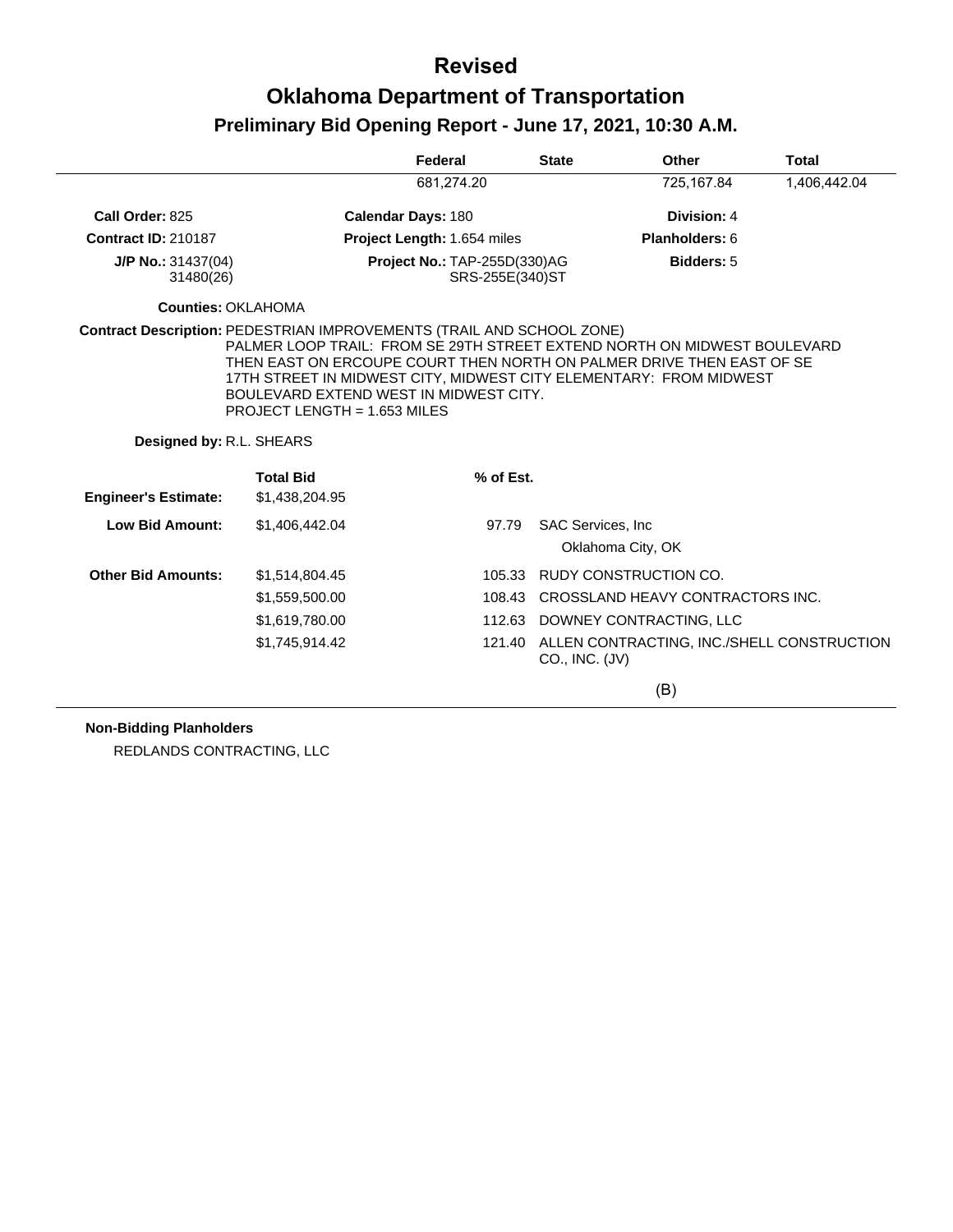## **Oklahoma Department of Transportation Preliminary Bid Opening Report - June 17, 2021, 10:30 A.M.**

|                                                  |                                                                                                                                               | Federal                            | <b>State</b> | Other                                                                | Total        |
|--------------------------------------------------|-----------------------------------------------------------------------------------------------------------------------------------------------|------------------------------------|--------------|----------------------------------------------------------------------|--------------|
|                                                  |                                                                                                                                               | 1,160,326.66                       |              |                                                                      | 1,160,326.66 |
| Call Order: 830                                  |                                                                                                                                               | Completion Date: 10/31/2021        |              | Division: 3                                                          |              |
| <b>Contract ID: 210188</b>                       |                                                                                                                                               | <b>Project Length: 7.160 miles</b> |              | <b>Planholders: 4</b>                                                |              |
| $J/P$ No.: 33339(04)                             |                                                                                                                                               | Project No.: STP-CRRS(020)PM       |              | <b>Bidders: 3</b>                                                    |              |
| <b>Counties: PONTOTOC</b>                        |                                                                                                                                               |                                    |              |                                                                      |              |
| <b>Contract Description: RESURFACE (ASPHALT)</b> | SH-99: FROM THE JOHNSTON COUNTY LINE, EXTEND<br>NORTH NEAR FITTSTOWN.<br>PROJECT LENGTH = $7.160$ MILES<br>Designed by: ODOT FIELD DIVISION 3 |                                    |              |                                                                      |              |
| <b>Engineer's Estimate:</b>                      | <b>Total Bid</b><br>\$1,148,965.08                                                                                                            | % of Est.                          |              |                                                                      |              |
| <b>Low Bid Amount:</b>                           | \$1,160,326.66                                                                                                                                | 100.99                             |              | OVERLAND CORPORATION<br>ARDMORE, OK                                  |              |
| <b>Other Bid Amounts:</b>                        | \$1,250,688.90<br>\$1,295,602.55                                                                                                              | 108.85<br>112.76                   |              | THE CUMMINS CONSTRUCTION CO., INC.<br>HASKELL LEMON CONSTRUCTION CO. |              |

#### **Non-Bidding Planholders**

Seal Masters, Inc. DBA Pavers, Inc.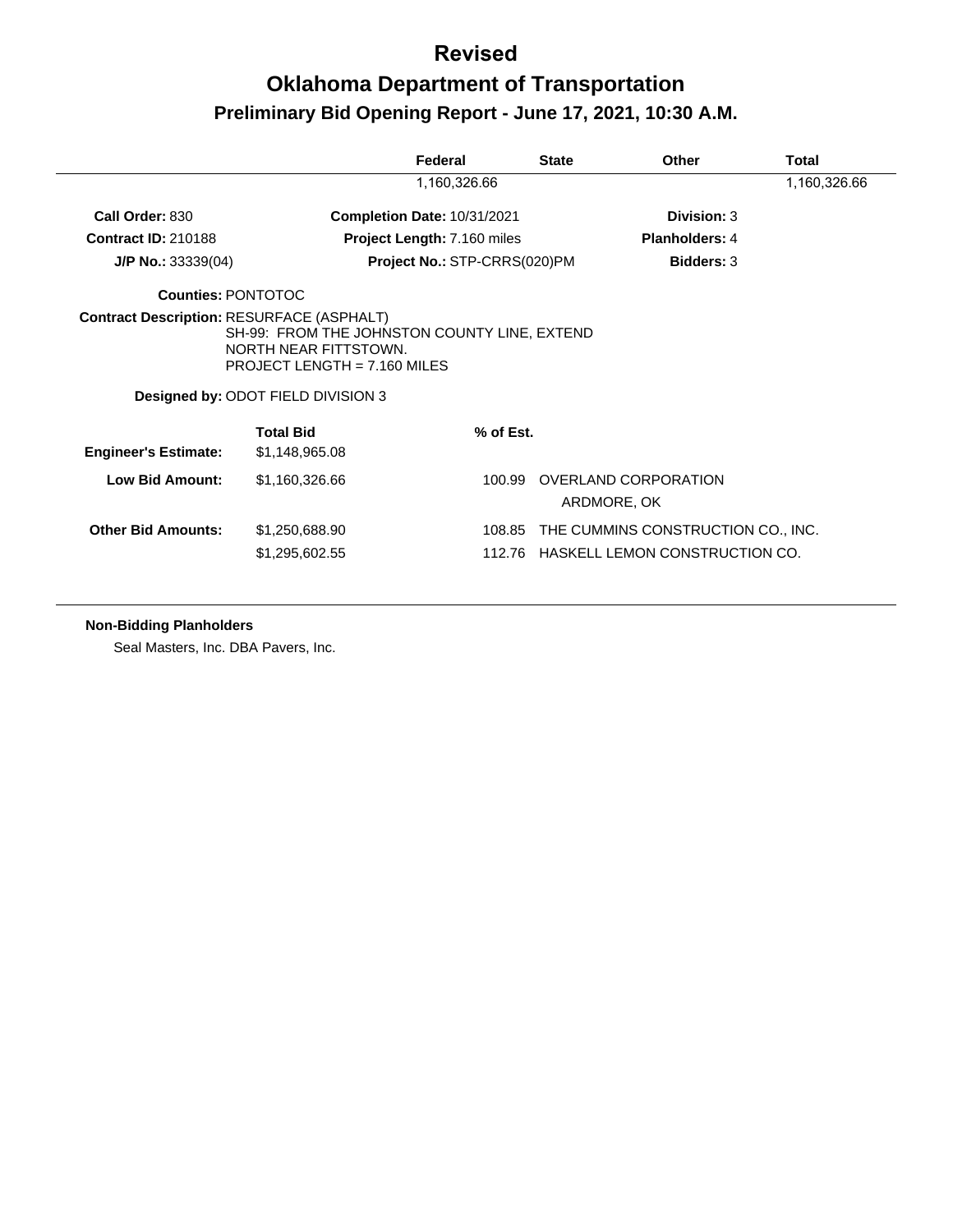## **Oklahoma Department of Transportation Preliminary Bid Opening Report - June 17, 2021, 10:30 A.M.**

|                                                  |                                                                                                                                                             | Federal                            | <b>State</b> | <b>Other</b>                          | Total        |
|--------------------------------------------------|-------------------------------------------------------------------------------------------------------------------------------------------------------------|------------------------------------|--------------|---------------------------------------|--------------|
|                                                  |                                                                                                                                                             | 1,556,490.59                       |              |                                       | 1,556,490.59 |
| Call Order: 835                                  |                                                                                                                                                             | Completion Date: 10/31/2021        |              | Division: 3                           |              |
| <b>Contract ID: 210189</b>                       |                                                                                                                                                             | <b>Project Length: 4.840 miles</b> |              | Planholders: 5                        |              |
| $J/P$ No.: 35095(04)                             |                                                                                                                                                             | Project No.: STP-CRRS(016)PM       |              | <b>Bidders: 2</b>                     |              |
| <b>Counties: PONTOTOC</b>                        |                                                                                                                                                             |                                    |              |                                       |              |
| <b>Contract Description: RESURFACE (ASPHALT)</b> | SH-1: FROM 3.6 MILES EAST OF<br>THE SH-99 JUNCTION, EXTEND<br><b>FAST NEAR ADA.</b><br>PROJECT LENGTH = $4.840$ MILES<br>Designed by: ODOT FIELD DIVISION 3 |                                    |              |                                       |              |
| <b>Engineer's Estimate:</b>                      | <b>Total Bid</b><br>\$1,183,697.35                                                                                                                          |                                    | % of Est.    |                                       |              |
| <b>Low Bid Amount:</b>                           | \$1,556,490.59                                                                                                                                              |                                    | 131.49       | OVERLAND CORPORATION<br>ARDMORE, OK   |              |
| <b>Other Bid Amounts:</b>                        | \$1,707,860.05                                                                                                                                              |                                    |              | 144.28 HASKELL LEMON CONSTRUCTION CO. |              |

#### **Non-Bidding Planholders**

BETTIS ASPHALT AND CONSTRUCTION, INC. Seal Masters, Inc. DBA Pavers, Inc. THE CUMMINS CONSTRUCTION CO., INC.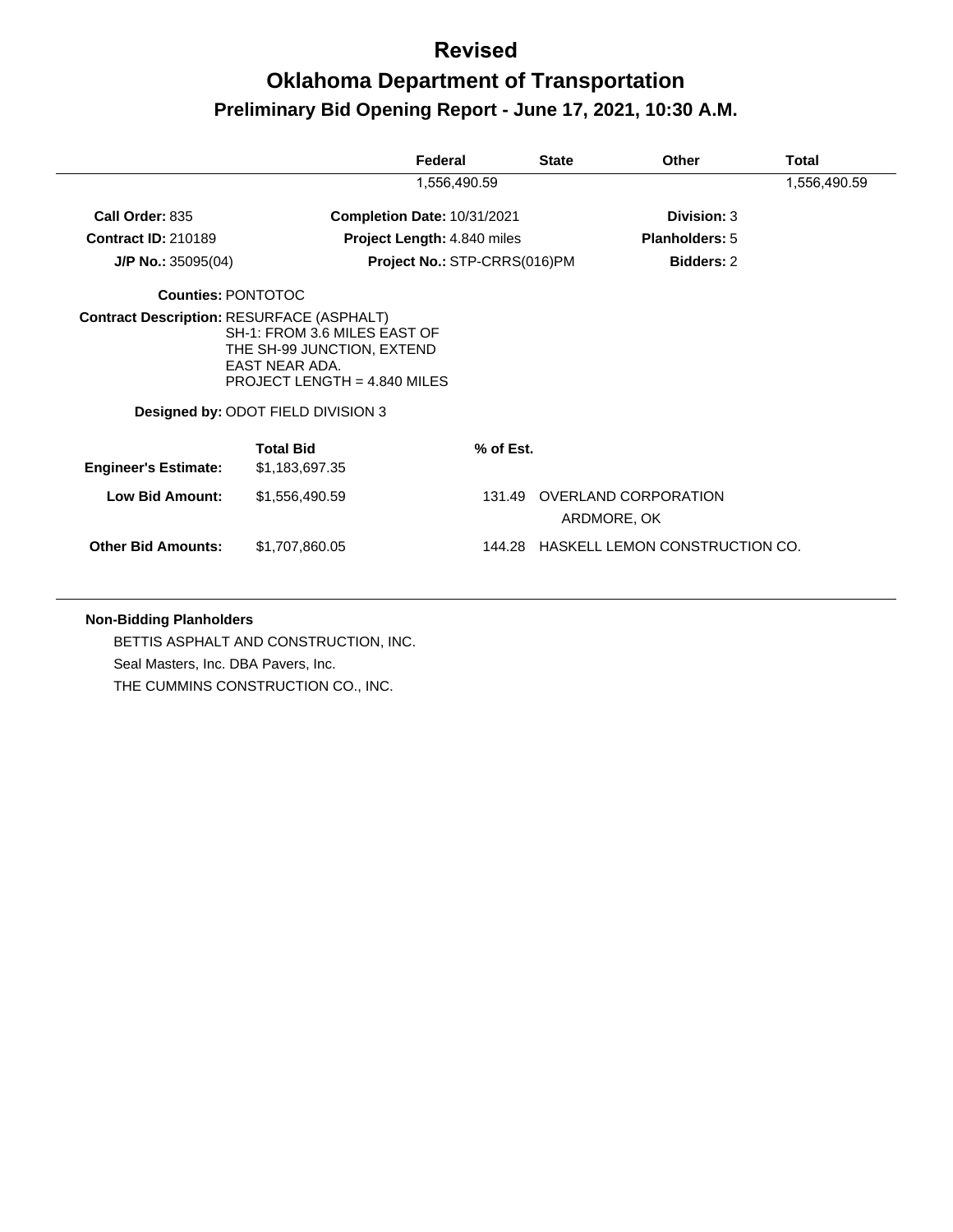## **Oklahoma Department of Transportation Preliminary Bid Opening Report - June 17, 2021, 10:30 A.M.**

|                             |                                                                                                                                                                         | Federal                             | <b>State</b>                     | Other                 | Total        |
|-----------------------------|-------------------------------------------------------------------------------------------------------------------------------------------------------------------------|-------------------------------------|----------------------------------|-----------------------|--------------|
|                             |                                                                                                                                                                         | 3,640,945.32                        | 910,236.33                       |                       | 4,551,181.65 |
| Call Order: 840             | <b>Calendar Days: 220</b>                                                                                                                                               |                                     |                                  | Division: 2           |              |
| <b>Contract ID: 210190</b>  |                                                                                                                                                                         | Project Length: 0.057 miles         |                                  | <b>Planholders: 9</b> |              |
| $J/P$ No.: 29696(04)        |                                                                                                                                                                         | <b>Project No.: STP-264B(081)PM</b> |                                  | <b>Bidders: 2</b>     |              |
|                             | <b>Counties: PUSHMATAHA</b>                                                                                                                                             |                                     |                                  |                       |              |
|                             | US-271: OVER BLACK SULPHUR CANYON, 4.5 MILES<br>SOUTHWEST OF THE SH-144 JUNCTION<br>NEAR NASHOBA.<br>PROJECT LENGTH = $0.443$ MILE<br>Designed by: ODOT BRIDGE DIVISION |                                     |                                  |                       |              |
|                             | <b>Total Bid</b>                                                                                                                                                        | % of Est.                           |                                  |                       |              |
| <b>Engineer's Estimate:</b> | \$4,975,614.90                                                                                                                                                          |                                     |                                  |                       |              |
| <b>Low Bid Amount:</b>      | \$4,551,181.65                                                                                                                                                          | 91.47                               | L & N BRIDGE, LLC<br>ANTLERS, OK |                       |              |
| <b>Other Bid Amounts:</b>   | \$5,317,750.20                                                                                                                                                          | 106.88                              | OBC, INC.                        |                       |              |

#### **Non-Bidding Planholders**

BRIDGECO CONTRACTORS, INC. B & B CONSTRUCTION SERVICE J.T., INC. ROBINSON CONSTRUCTION, LLC HUB Construction, Inc. PARADIGM CONSTRUCTION & ENGINEERING, INC JENSEN CONSTRUCTION COMPANY BUILT RIGHT CONSTRUCTION, LLC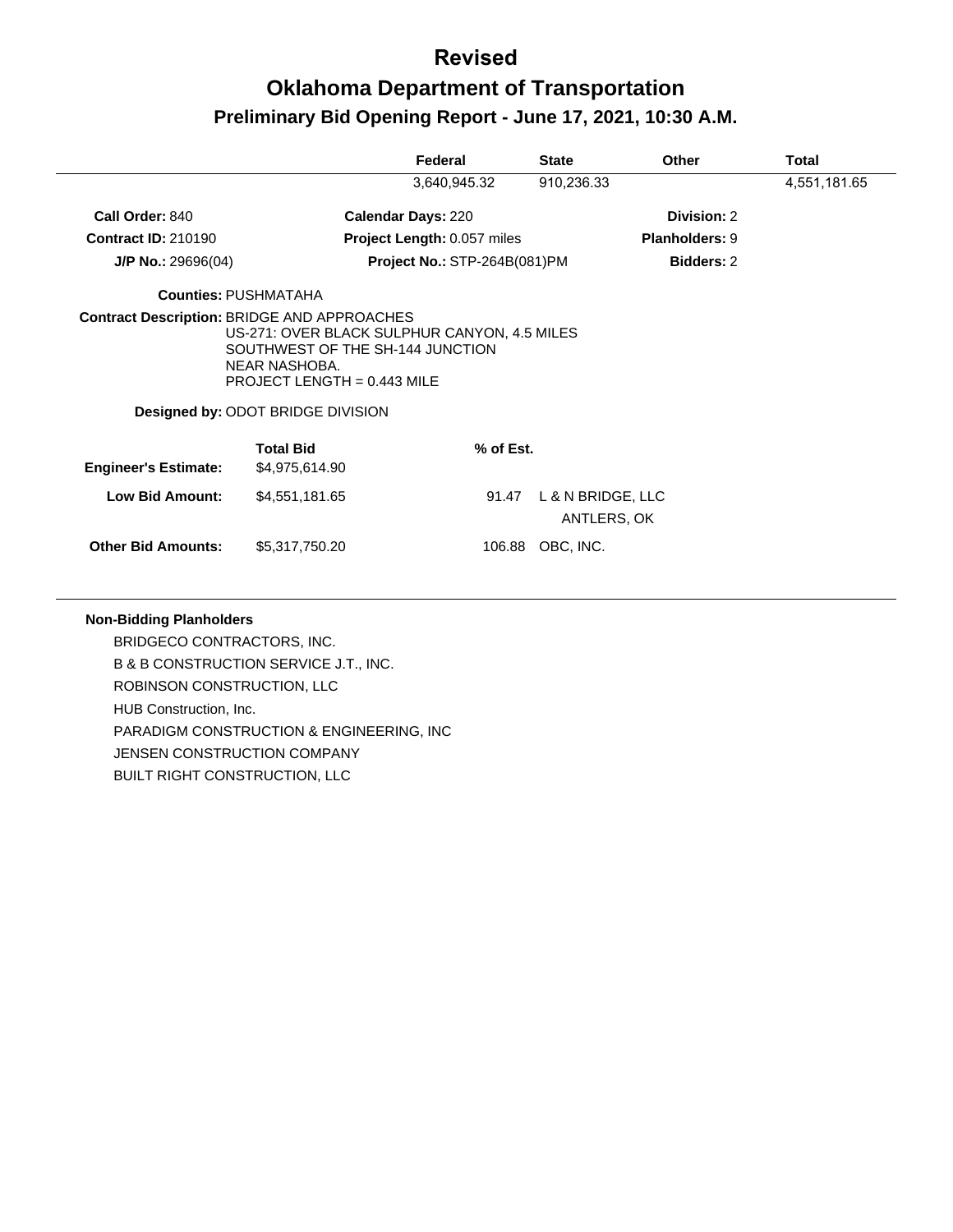## **Oklahoma Department of Transportation Preliminary Bid Opening Report - June 17, 2021, 10:30 A.M.**

|                             |                                                                                                                                                                                                                                            | Federal                      | <b>State</b> | Other                                   | Total        |
|-----------------------------|--------------------------------------------------------------------------------------------------------------------------------------------------------------------------------------------------------------------------------------------|------------------------------|--------------|-----------------------------------------|--------------|
|                             |                                                                                                                                                                                                                                            | 1,291,080.99                 |              |                                         | 1,291,080.99 |
| Call Order: 845             |                                                                                                                                                                                                                                            | <b>Calendar Days: 90</b>     |              | Division: 8                             |              |
| <b>Contract ID: 210191</b>  |                                                                                                                                                                                                                                            | Project Length: 1.840 miles  |              | <b>Planholders: 8</b>                   |              |
| $J/P$ No.: 33784(04)        |                                                                                                                                                                                                                                            | Project No.: STP-CRRS(005)PM |              | <b>Bidders: 4</b>                       |              |
| Counties: ROGERS            |                                                                                                                                                                                                                                            |                              |              |                                         |              |
|                             | <b>Contract Description: PAVEMENT REHABILITATION (P.C. CONCRETE)</b><br>SH-266: FROM 1.19 MILES EAST OF THE TULSA<br>COUNTY LINE, EXTEND EAST NEAR CATOOSA.<br>PROJECT LENGTH = $1.840$ MILES<br><b>Designed by: ODOT FIELD DIVISION 8</b> |                              |              |                                         |              |
| <b>Engineer's Estimate:</b> | <b>Total Bid</b><br>\$1,047,497.43                                                                                                                                                                                                         |                              | % of Est.    |                                         |              |
| <b>Low Bid Amount:</b>      | \$1,291,080.99                                                                                                                                                                                                                             |                              | 123.25       | EMERY SAPP & SONS, INC.<br>COLUMBIA, MO |              |
| <b>Other Bid Amounts:</b>   | \$1,328,266.82                                                                                                                                                                                                                             |                              | 126.80       | IOWA CIVIL CONTRACTING, INC.            |              |
|                             | \$1,560,485.18                                                                                                                                                                                                                             |                              | 148.97       | INTERSTATE IMPROVEMENT, INC.            |              |
|                             | \$1,843,639.10                                                                                                                                                                                                                             |                              | 176.00       | DIAMOND SURFACE, INC.                   |              |

#### **Non-Bidding Planholders**

PARAGON CONTRACTORS, LLC BECCO CONTRACTORS, INC. PBX CORPORATION CROSSLAND HEAVY CONTRACTORS INC.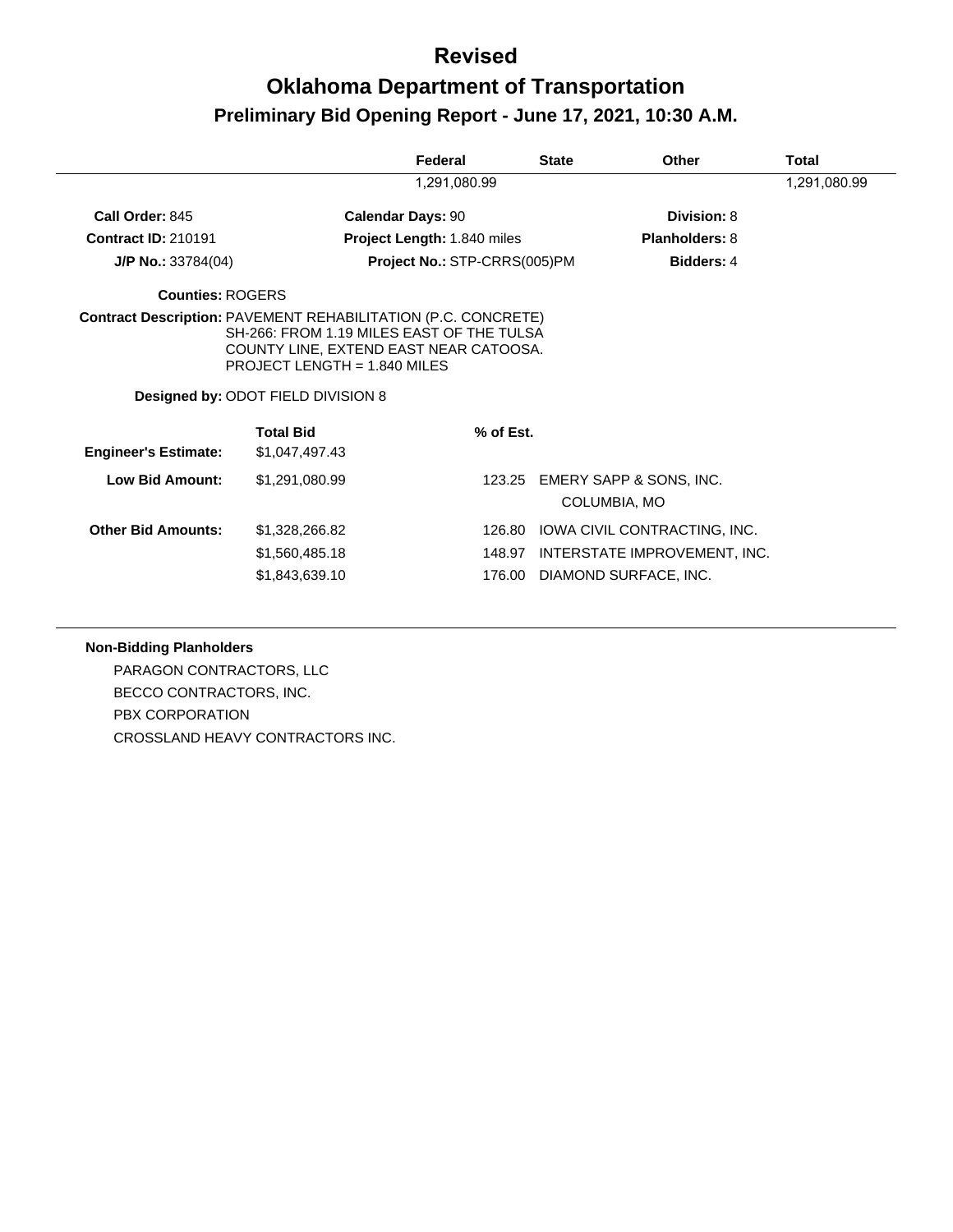# **Oklahoma Department of Transportation Preliminary Bid Opening Report - June 17, 2021, 10:30 A.M.**

|                                                 |                                                                                                                                | Federal                       |        | <b>State</b>   | Other                                         | Total        |
|-------------------------------------------------|--------------------------------------------------------------------------------------------------------------------------------|-------------------------------|--------|----------------|-----------------------------------------------|--------------|
|                                                 |                                                                                                                                |                               |        |                | 1,247,677.36                                  | 1,247,677.36 |
| Call Order: 850                                 |                                                                                                                                | <b>Calendar Days: 120</b>     |        |                | Division: 3                                   |              |
| <b>Contract ID: 210192</b>                      |                                                                                                                                | Project Length: 0.990 miles   |        |                | <b>Planholders: 7</b>                         |              |
| $J/P$ No.: 29212(04)                            |                                                                                                                                | Project No.: CIRB-267C(007)RB |        |                | <b>Bidders: 5</b>                             |              |
| <b>Counties: SEMINOLE</b>                       |                                                                                                                                |                               |        |                |                                               |              |
| Contract Description: GRADE, DRAIN, AND SURFACE | COUNTY ROAD (EW-119): FROM 1.0 MILE WEST OF<br>THE SH-99 JUNCTION, EXTEND EAST NEAR SEMINOLE.<br>PROJECT LENGTH = $0.990$ MILE |                               |        |                |                                               |              |
| Designed by:                                    |                                                                                                                                |                               |        |                |                                               |              |
| <b>Engineer's Estimate:</b>                     | <b>Total Bid</b><br>\$1,233,747.98                                                                                             | % of Est.                     |        |                |                                               |              |
| <b>Low Bid Amount:</b>                          | \$1,247,677.36                                                                                                                 |                               |        | MAUD, OK       | 101.13 CP3 ENTERPRISES, INC.                  |              |
| <b>Other Bid Amounts:</b>                       | \$1,350,122.61                                                                                                                 |                               |        |                | 109.43 C-GAWF CONSTRUCTION, INC.              |              |
|                                                 | \$1,386,176.00                                                                                                                 |                               |        |                | 112.35 HASKELL LEMON CONSTRUCTION CO.         |              |
|                                                 | \$1,474,447.70                                                                                                                 |                               | 119.51 | CO., INC. (JV) | ALLEN CONTRACTING, INC./SHELL CONSTRUCTION    |              |
|                                                 | \$1,537,590.00                                                                                                                 |                               |        |                | 124.63 SILVER STAR CONSTRUCTION COMPANY, INC. |              |
|                                                 |                                                                                                                                |                               |        |                | (D)                                           |              |

#### **Non-Bidding Planholders**

THE CUMMINS CONSTRUCTION CO., INC. BUILT RIGHT CONSTRUCTION, LLC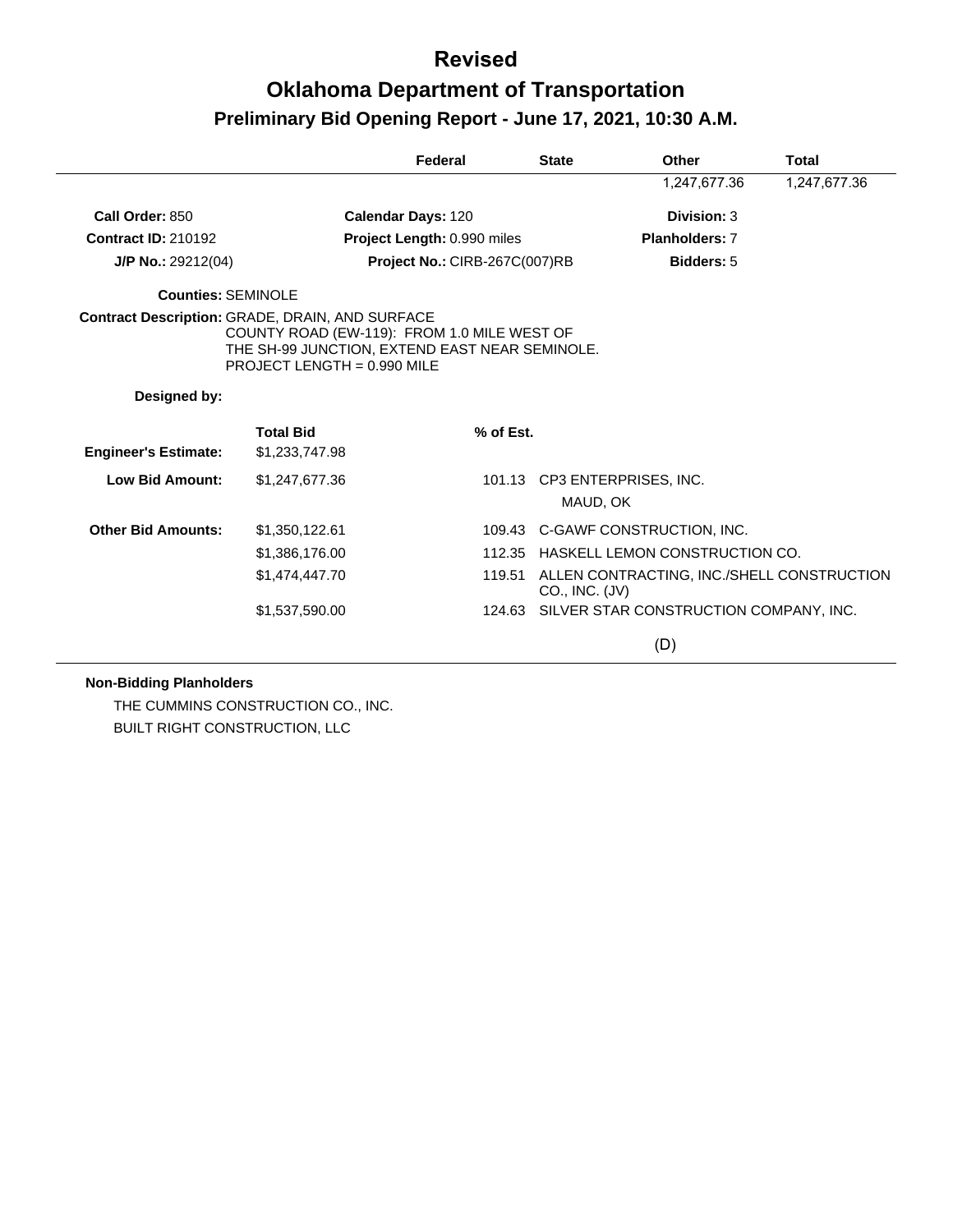| 1,964,607.10<br>Call Order: 855<br>Completion Date: 10/31/2021<br>Division: 7<br><b>Contract ID: 210193</b><br><b>Planholders: 3</b><br><b>Project Length: 6.100 miles</b><br>Project No.: NHPP-CRRS(010)PM<br><b>Bidders: 3</b><br>$J/P$ No.: 33458(04)<br><b>Counties: STEPHENS</b><br><b>Contract Description: RESURFACE (ASPHALT)</b><br>US-81: FROM THE SH-53 JUNCTION, EXTEND NORTH NEAR COMANCHE.<br>PROJECT LENGTH = $6.100$ MILES<br>Designed by: ODOT FIELD DIVISION 7<br><b>Total Bid</b><br>% of Est.<br><b>Engineer's Estimate:</b><br>\$2,101,505.50<br><b>Low Bid Amount:</b><br>\$1,964,607.10<br>T & G CONSTRUCTION, INC.<br>93.49<br>LAWTON, OK<br>105.24 OVERLAND CORPORATION<br><b>Other Bid Amounts:</b><br>\$2,211,687.50<br>118.84 SILVER STAR CONSTRUCTION COMPANY, INC.<br>\$2,497,413.48 |  | Federal | <b>State</b> | Other | <b>Total</b> |
|--------------------------------------------------------------------------------------------------------------------------------------------------------------------------------------------------------------------------------------------------------------------------------------------------------------------------------------------------------------------------------------------------------------------------------------------------------------------------------------------------------------------------------------------------------------------------------------------------------------------------------------------------------------------------------------------------------------------------------------------------------------------------------------------------------------------|--|---------|--------------|-------|--------------|
|                                                                                                                                                                                                                                                                                                                                                                                                                                                                                                                                                                                                                                                                                                                                                                                                                    |  |         |              |       | 1,964,607.10 |
|                                                                                                                                                                                                                                                                                                                                                                                                                                                                                                                                                                                                                                                                                                                                                                                                                    |  |         |              |       |              |
|                                                                                                                                                                                                                                                                                                                                                                                                                                                                                                                                                                                                                                                                                                                                                                                                                    |  |         |              |       |              |
|                                                                                                                                                                                                                                                                                                                                                                                                                                                                                                                                                                                                                                                                                                                                                                                                                    |  |         |              |       |              |
|                                                                                                                                                                                                                                                                                                                                                                                                                                                                                                                                                                                                                                                                                                                                                                                                                    |  |         |              |       |              |
|                                                                                                                                                                                                                                                                                                                                                                                                                                                                                                                                                                                                                                                                                                                                                                                                                    |  |         |              |       |              |
|                                                                                                                                                                                                                                                                                                                                                                                                                                                                                                                                                                                                                                                                                                                                                                                                                    |  |         |              |       |              |
|                                                                                                                                                                                                                                                                                                                                                                                                                                                                                                                                                                                                                                                                                                                                                                                                                    |  |         |              |       |              |
|                                                                                                                                                                                                                                                                                                                                                                                                                                                                                                                                                                                                                                                                                                                                                                                                                    |  |         |              |       |              |
|                                                                                                                                                                                                                                                                                                                                                                                                                                                                                                                                                                                                                                                                                                                                                                                                                    |  |         |              |       |              |

**Non-Bidding Planholders**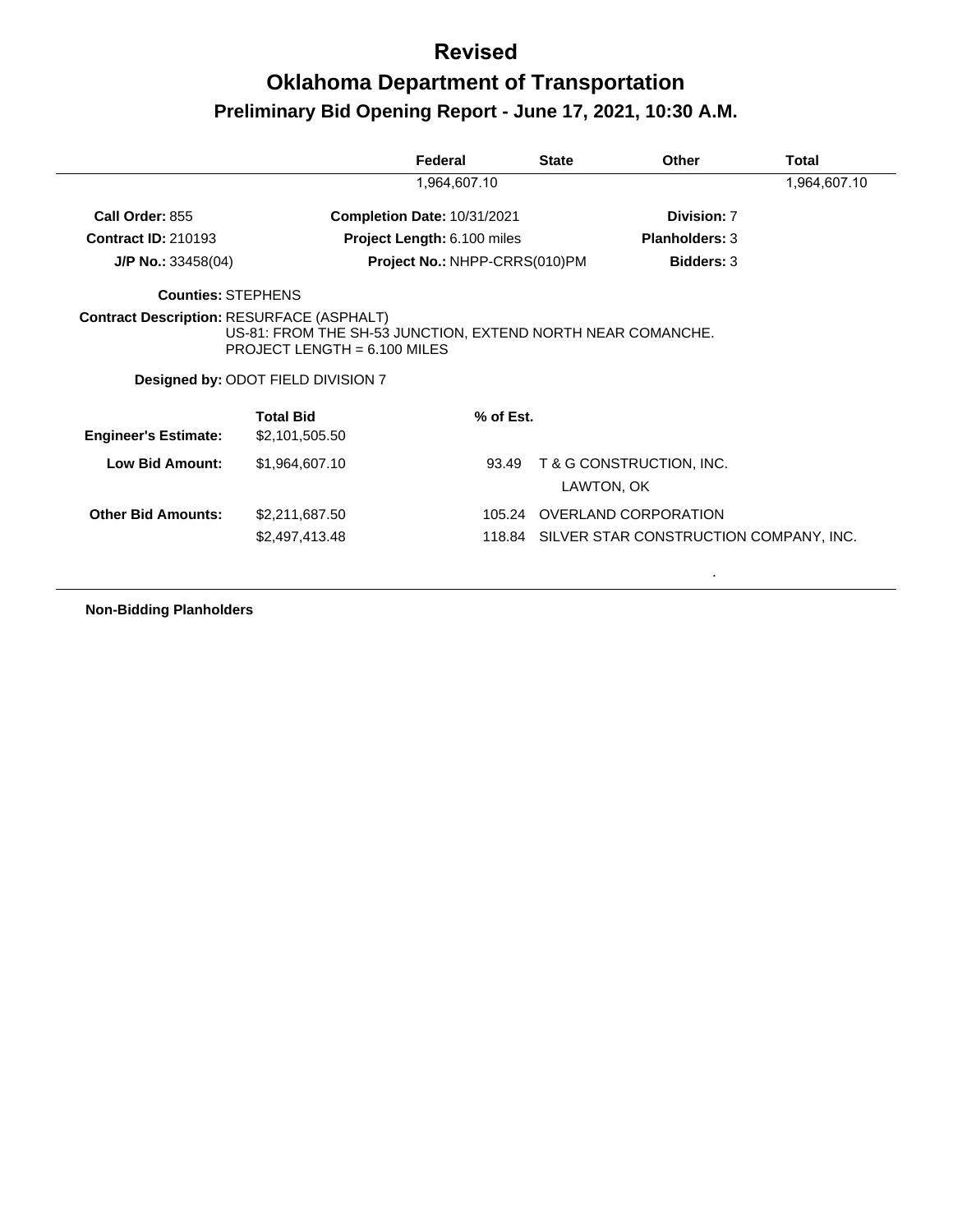# **Oklahoma Department of Transportation Preliminary Bid Opening Report - June 17, 2021, 10:30 A.M.**

|                             |                                                                                                                                                                 | Federal                             | <b>State</b> | Other                                   | <b>Total</b> |
|-----------------------------|-----------------------------------------------------------------------------------------------------------------------------------------------------------------|-------------------------------------|--------------|-----------------------------------------|--------------|
|                             |                                                                                                                                                                 | 1,115,908.76                        |              | 457,535.59                              | 1,573,444.35 |
| Call Order: 865             |                                                                                                                                                                 | <b>Calendar Days: 200</b>           |              | Division: 8                             |              |
| <b>Contract ID: 210195</b>  |                                                                                                                                                                 | Project Length: 0.410 miles         |              | Planholders: 4                          |              |
| $J/P$ No.: 28656(04)        |                                                                                                                                                                 | <b>Project No.: STP-172B(533)IG</b> |              | <b>Bidders: 3</b>                       |              |
| <b>Counties: TULSA</b>      |                                                                                                                                                                 |                                     |              |                                         |              |
| Designed by:                | CITY STREETS (SOUTH MINGO ROAD): AT THE<br>INTERSECTION OF EAST 121ST STREET, 1.0 MILE<br>EAST OF US-64 IN THE CITY OF BIXBY.<br>PROJECT LENGTH = $0.410$ MILES |                                     |              |                                         |              |
| <b>Engineer's Estimate:</b> | <b>Total Bid</b><br>\$1,576,821.55                                                                                                                              | % of Est.                           |              |                                         |              |
| <b>Low Bid Amount:</b>      | \$1,573,444.35                                                                                                                                                  | 99.79                               |              | PARAGON CONTRACTORS, LLC<br>TULSA, OK   |              |
| <b>Other Bid Amounts:</b>   | \$1,951,672.89                                                                                                                                                  | 123.77                              |              | <b>GRADE LINE CONSTRUCTION, LLC</b>     |              |
|                             | \$2,754,000.00                                                                                                                                                  |                                     |              | 174.66 CROSSLAND HEAVY CONTRACTORS INC. |              |
|                             |                                                                                                                                                                 |                                     |              |                                         |              |

**Non-Bidding Planholders**

Tri Star Construction Arkansas, LLC